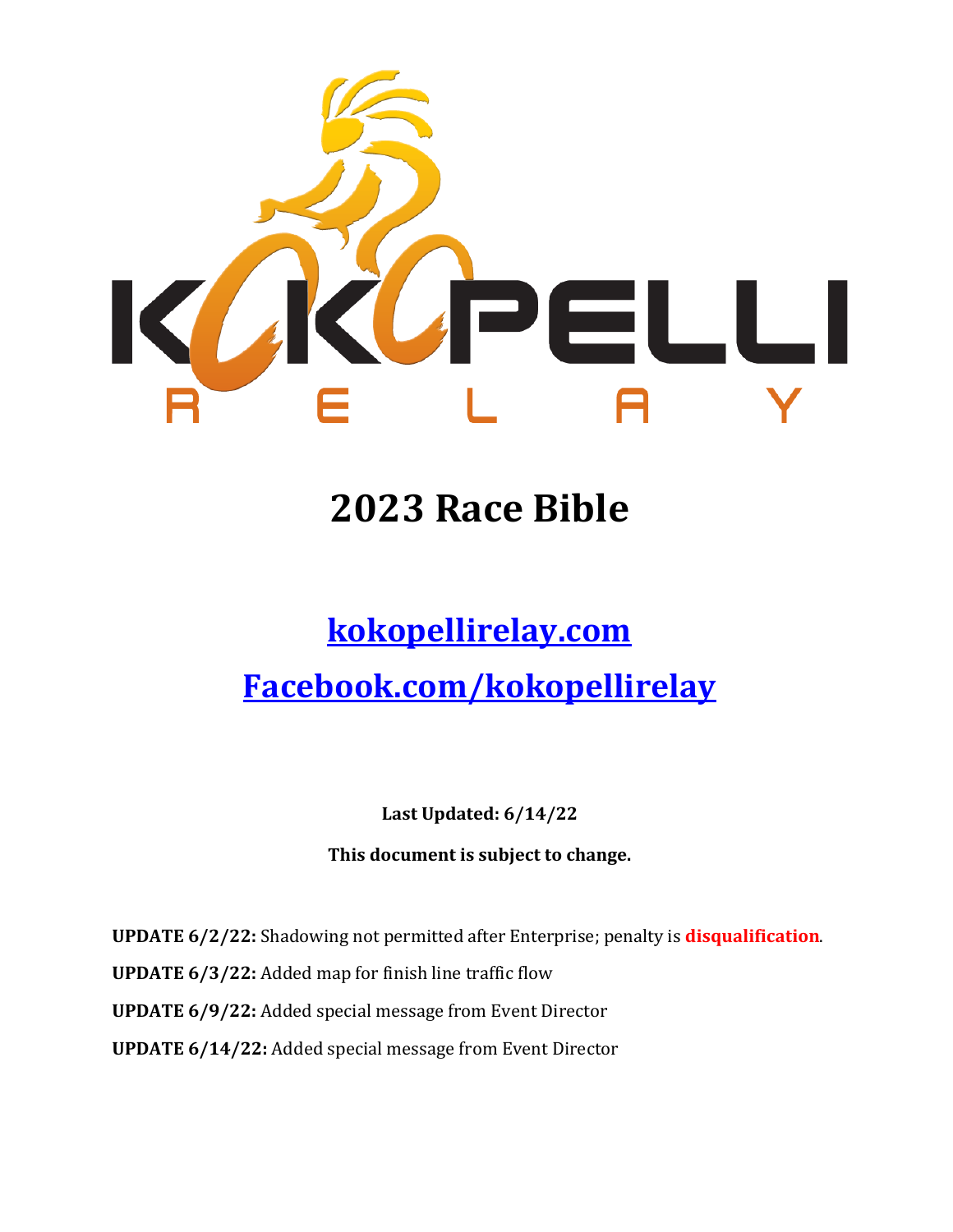# **Table of Contents**

### **Table of Contents**

| 1.        |
|-----------|
| 2.        |
| 3.        |
| a.        |
| b.        |
| 4.        |
|           |
| 1.        |
|           |
|           |
| 1.        |
| 2.        |
| 3.        |
| 4.        |
| 5.        |
| А.        |
| <b>B.</b> |
| 6.        |
| 7.        |
|           |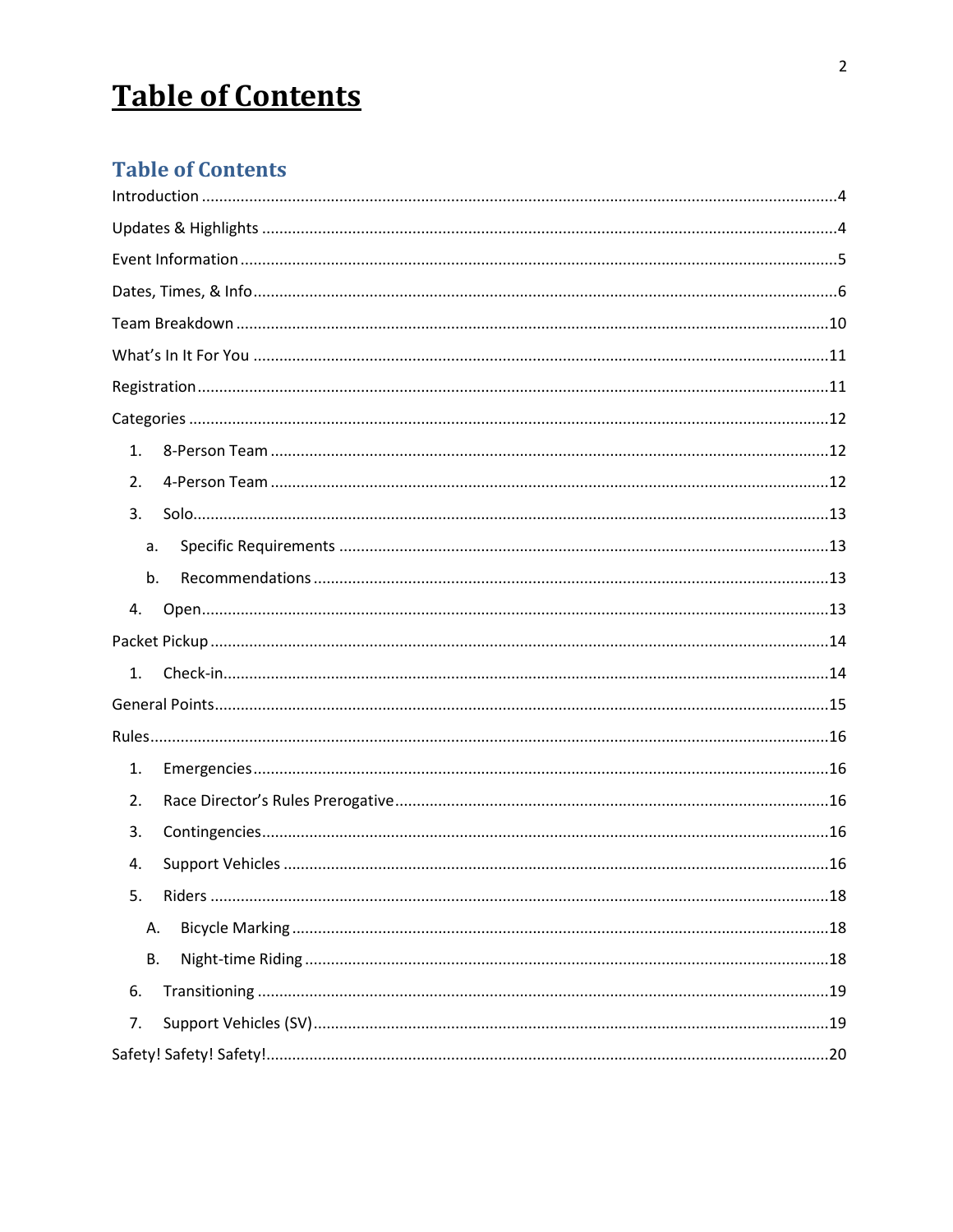<span id="page-2-0"></span>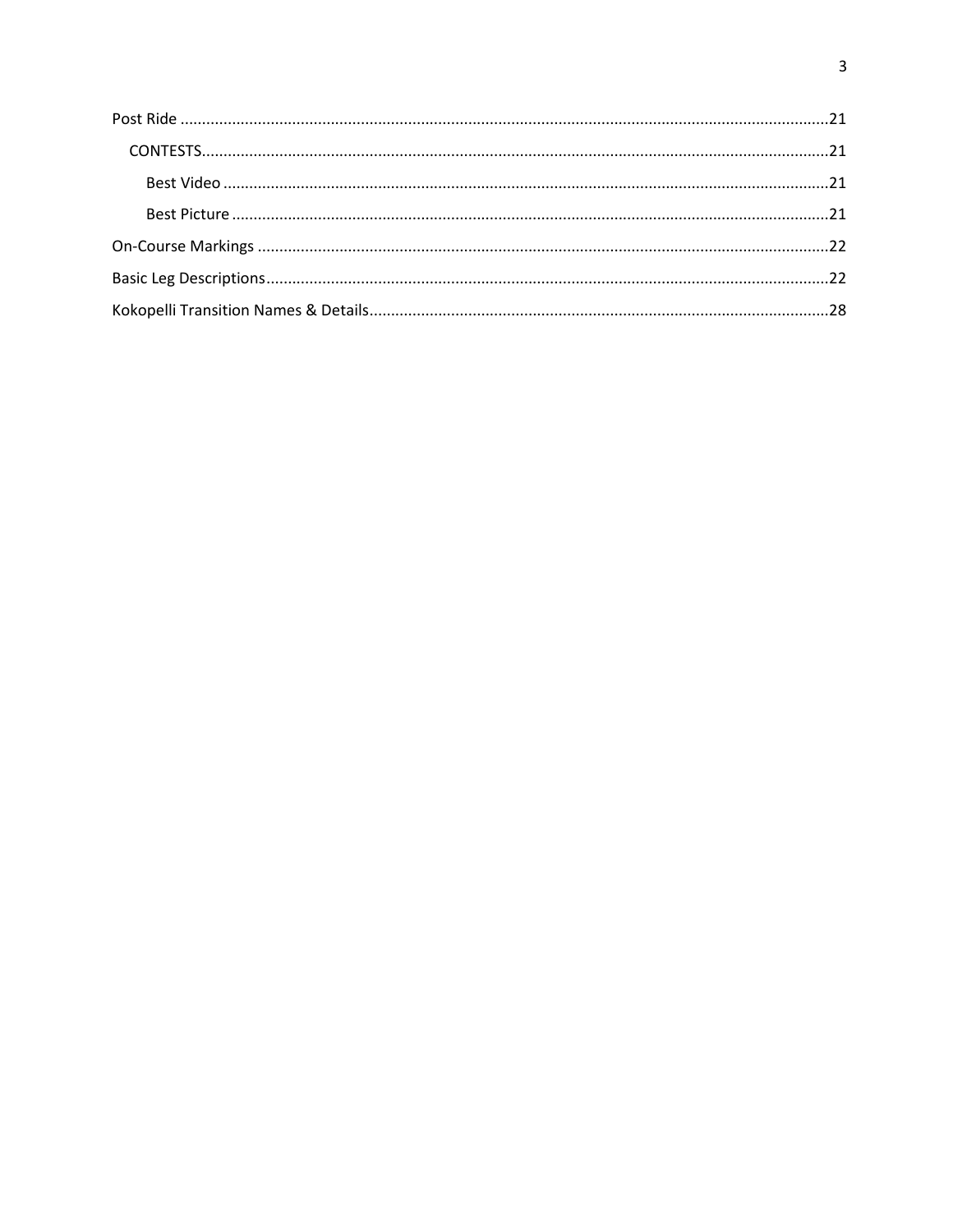### **Introduction**

This Race Bible is a no-frills document that includes important information intended to promote safety for the benefit of all Kokopelli Relay participants. It is the responsibility of every Captain, Rider and Crew Member to read these rules carefully.

We can in no way foresee all potential situations or problems and thus cannot guarantee the absence of accidents. However, with the help of all participants, volunteers, and city and state agencies, we are confident the Kokopelli Relay can be enjoyed without major problems. If all riders and support crews follow the advice and recommendations included here, the potential for accidents can be significantly diminished.

Team Captains are responsible for knowing and understanding all content included in this Bible and for educating team members on the important information. We highly recommend that **ALL**  participants read through the Race Bible.

This Race Bible is subject to change. Event organizers have the authority and right to change, update or adjust these rules as they see fit. After reading the Race Bible, if you have any questions, concerns or recommendations, please contact us.

## **Updates & Highlights**

<span id="page-3-0"></span>**This Race Bible is subject to change.** Make sure your team has the latest version of the Race Bible by checking the "Last Updated" date on the cover.

Special Notes:

- Remember, the Kokopelli Relay is a road-regulation event. Roads will NOT be closed for the event, and you are responsible to obey the law at all times. We repeat, **you must obey road regulations! No road closures (except finish line), no traffic control.**
- The original 12 legs from the Rockwell/Vision Relay have been divided into halves, creating 24 legs and 23 transition areas. See the Categories section for more details.
- Kokopelli Relay will use Tracking devices and NOT chipped timers. There are NO gates/pads to ride through/over. Riders wanting to compare leg splits should use cyclingspecific tracking software such as Strava. **DON'T FORGET TO RETURN YOUR TRACKERS…**
- There will be NO designated trash receptacles at transition areas. Plan to pack out what you bring in.
- Shadow Vehicles vehicle marking, hours for shadowing.
- E-bike "pedal assist" electric bikes are permitted on a case-by-case scenario.
- Parking along the course only in specific pull out areas or designated parking areas, not just anywhere along the shoulder. Become familiar with transition areas!
- **Many of the transitions take place in small towns. Please be courteous to the residents by keeping the noise to a minimum during night-time hours. This is especially the case in towns such as Henrieville. Excess noise/trash may result in denial of permit for future events. Please, please, please shhhhhh!**
- **NO urinating or defecating on the side of the road!**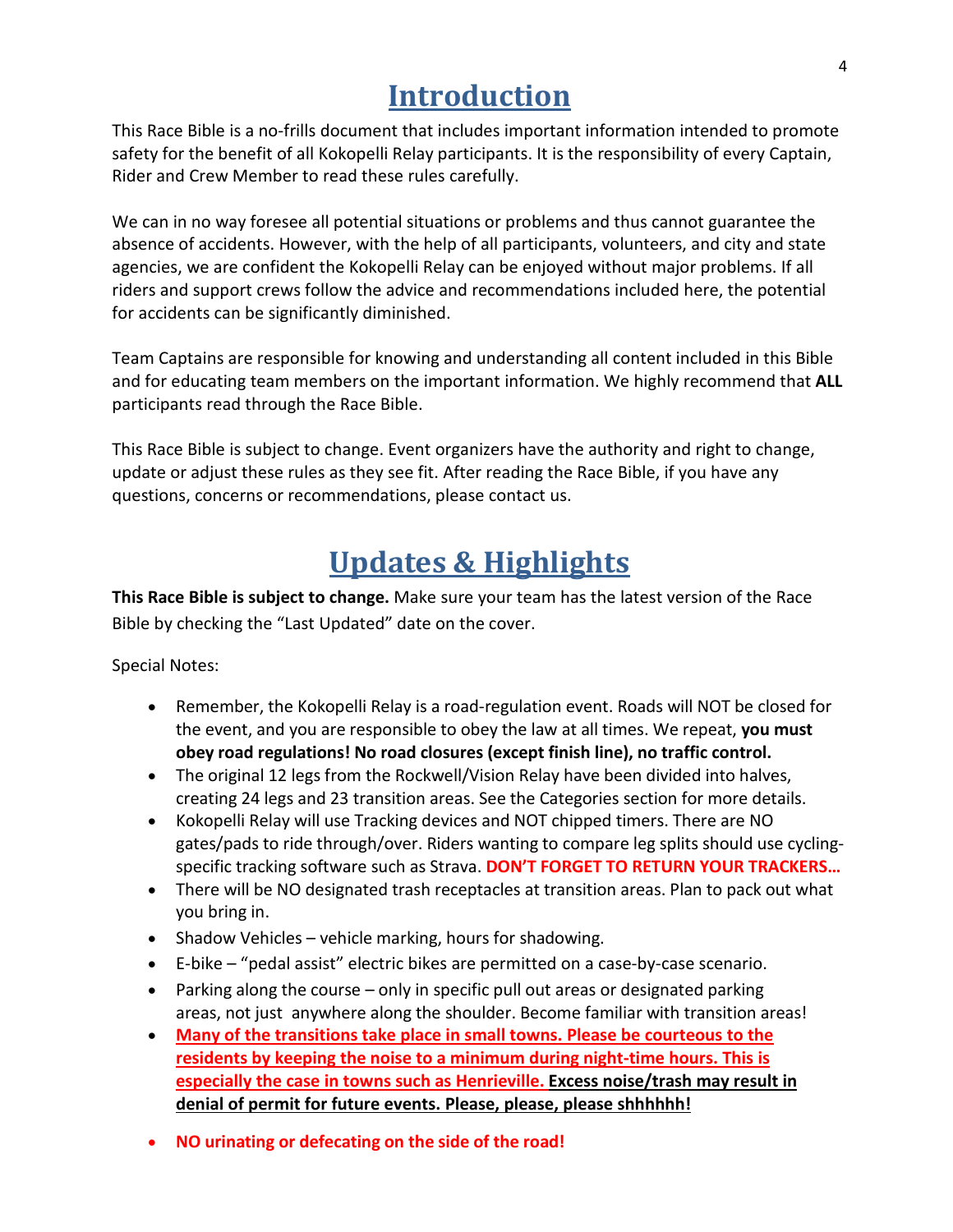### **Event Information**

<span id="page-4-0"></span>**Race Director**: Cameron Scott | [cameron@enduranceutah.com | 662-306-0407](mailto:cameron@enduranceutah.com)

**Race Director**: Clay Christensen | [clay@enduranceutah.com | 801-234-0399](mailto:clay@enduranceutah.com%20%7C%20801-234-0399)

**Course Director**: TJ Stone | [tj@enduranceutah.com](mailto:tj@enduranceutah.com)

**Social Media:** Communicating on Event Day **–** Throughout the day the Kokopelli crew will be posting updates, photos and communicating through our social media handles. Questions and interaction are welcome. When taking & sharing photos on Instagram or Facebook please include the #kokopellirelay2023 hashtag. This will allow us all to view and enjoy the course from many lenses and angles.

**Facebook:** [www.facebook.com/kokopellirelay](http://www.facebook.com/kokopellirelay) **Instagram:** <https://instagram.com/kokopellirelay> **Web Site**: [www.kokopellirelay.com](http://www.kokopellirelay.com/)

**Event Date:** June  $9^{th} - 10^{th}$  2023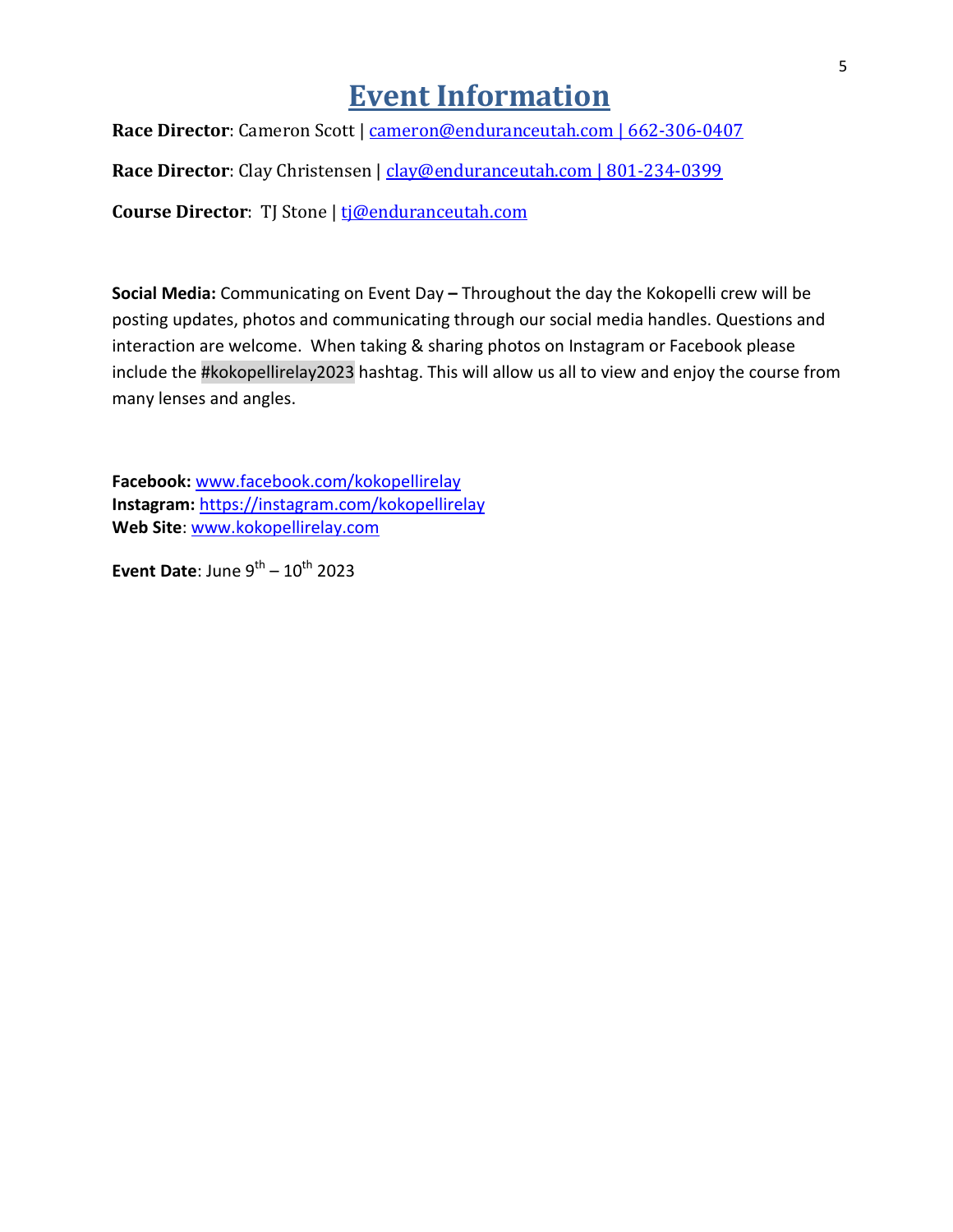# **Dates, Times, & Info**

<span id="page-5-0"></span>

| <b>Registration information</b>                       | kokopellirelay.com                                                                                                                                               |                                                                                           |  |  |  |  |
|-------------------------------------------------------|------------------------------------------------------------------------------------------------------------------------------------------------------------------|-------------------------------------------------------------------------------------------|--|--|--|--|
|                                                       |                                                                                                                                                                  |                                                                                           |  |  |  |  |
| <b>Early Registration Deadline</b>                    | 2/28/2023                                                                                                                                                        | 8 person - \$1200, 4 person - \$660                                                       |  |  |  |  |
| <b>Regular Registration Deadline</b>                  | 5/15/2023                                                                                                                                                        | 8 person - \$1320, 4 person - \$720                                                       |  |  |  |  |
| Late Registration Deadline                            | 5/31/2023                                                                                                                                                        | 8 person - \$1440, 4 person - \$780                                                       |  |  |  |  |
| <b>Registration</b> fee                               |                                                                                                                                                                  | $4.97\% + $1.25$                                                                          |  |  |  |  |
| Sales Tax                                             |                                                                                                                                                                  | 7.1%                                                                                      |  |  |  |  |
|                                                       |                                                                                                                                                                  |                                                                                           |  |  |  |  |
|                                                       |                                                                                                                                                                  |                                                                                           |  |  |  |  |
| Packet Pickup                                         | Thursday,<br>June 8 <sup>th</sup><br>$6:00$ PM - $8:30$ PM                                                                                                       | <b>Start Line</b><br><b>Grand County High School</b><br>(608 Fourth E St, Moab, UT 84532) |  |  |  |  |
|                                                       | Friday, June 9th<br><b>By Appointment</b>                                                                                                                        |                                                                                           |  |  |  |  |
|                                                       |                                                                                                                                                                  |                                                                                           |  |  |  |  |
| <b>Tentative Start Times</b><br>Friday, June 9th 2023 | 6:00 AM: WOMEN4, MIXED4NONC, MIXED8NONC, SOLO<br>6:30 AM: WOMEN8, MEN4NONC, MEN8NONC, OPEN<br>7:00 AM: MEN4B, MIXED4COMP, MIXED8COMP<br>7:30 AM: MEN4A, MEN8COMP |                                                                                           |  |  |  |  |
|                                                       |                                                                                                                                                                  |                                                                                           |  |  |  |  |
| Reflective Gear & Lights Required                     | $7:00$ PM $-7:00$ AM                                                                                                                                             |                                                                                           |  |  |  |  |
|                                                       |                                                                                                                                                                  |                                                                                           |  |  |  |  |
| Shadow Vehicle allowable hours                        | $7:00$ PM $- 7:00$ AM                                                                                                                                            |                                                                                           |  |  |  |  |
|                                                       |                                                                                                                                                                  |                                                                                           |  |  |  |  |
| Cut-off Time (Finish Line Closed)                     | 8:30 PM Saturday June 10th                                                                                                                                       |                                                                                           |  |  |  |  |
|                                                       |                                                                                                                                                                  |                                                                                           |  |  |  |  |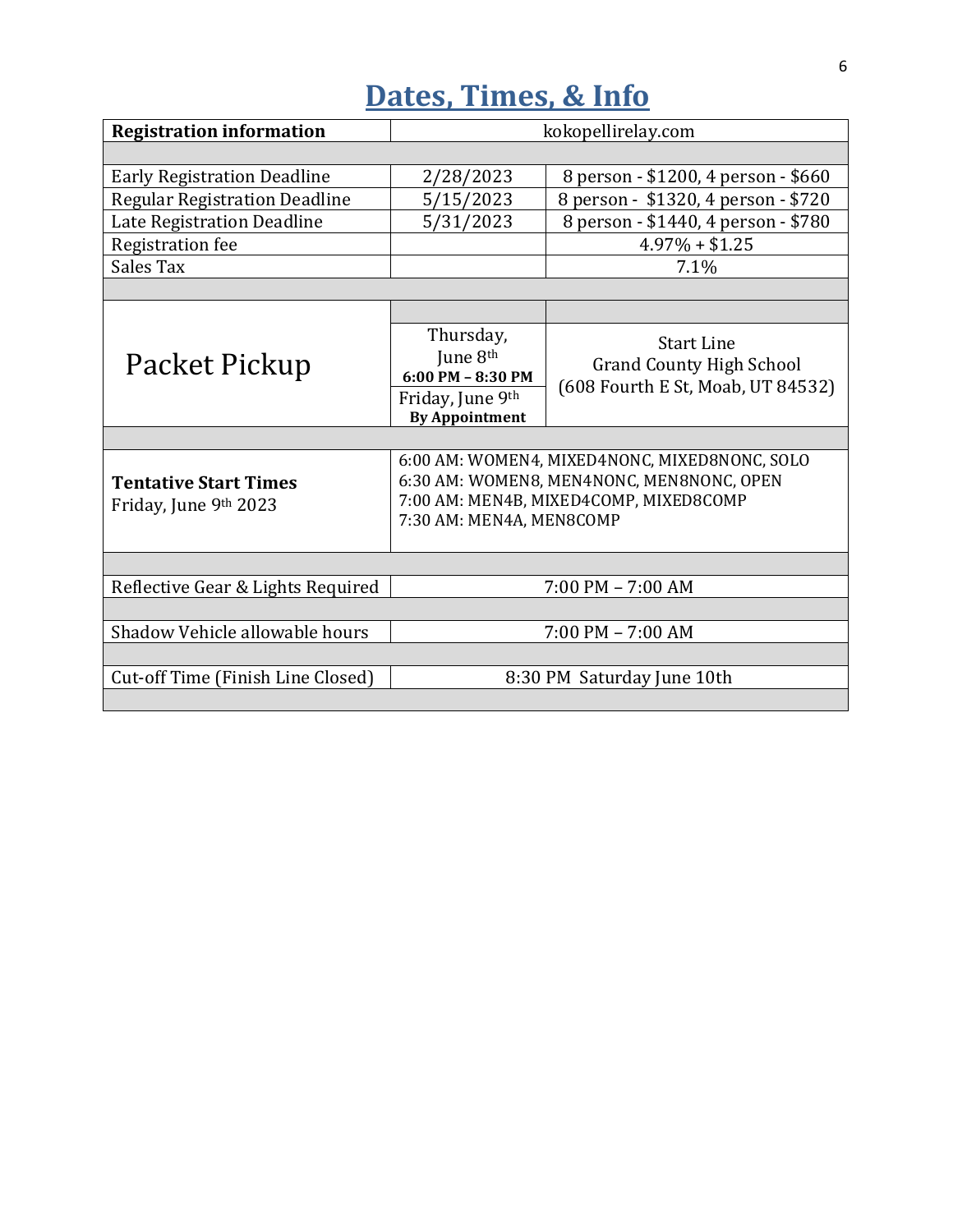### **COVID-19 & Other Illnesses**

By participating this year, you have accepted the risk of a potential exposure to COVID-19. That being said, we have taken many steps to prevent exposure or transmission of the virus.

Within 10 days of event day if you answer any of the following affirmatively please do not participate on event day:

- Are you ill, or caring for someone who is ill?
- In the two weeks before you felt sick, did you:
	- 1) Have contact with someone diagnosed with COVID-19?
	- 2) Live in or visit a place where COVID-19 is spreading?
- Do you have any of the following? Please do not participate on event day.
	- Fever or chills
	- Persistent cough
	- Shortness of breath or difficulty breathing
	- Fatigue o Muscle or body aches
	- Headache
	- New loss of taste and/or smell
	- Sore throat
	- Congestion or runny nose
	- Nausea or vomiting
	- Diarrhea

Endurance Utah, LLC and the Kokopelli Relay are taking the following measures to discourage any further spread of the virus:

- Our staff will be wearing masks throughout the day whenever social distancing is not possible. Our volunteers will also be wearing masks and gloves when handling Aid Station and Finish Line items.
- Upon arrival, we ask that you maintain 6 ft distance from others whenever possible. An easy way to handle this is to stay in or near your vehicle until your assigned start time.
- We recommend/ask that all participants wear a mask prior to their starting time.
- A verbal symptom check, using the list of symptoms above, will be conducted to confirm your health and ability to participate:
- A drive through packet-pickup will be available for anyone who requests it.
- Hand sanitizer, wipes and symptom signage will be made available at the starting and finish line areas.

#### Again, if you answered any of the above questions affirmatively, please do not arrive on event day or participate in event-day activities.

We encourage you to use the restroom prior to your arrival at the starting area if possible. Portable toilets will be available, but they will need to be wiped down after each use, which will increase the wait time. In the event that our staff is made aware of a participant's confirmed COVID-19 diagnosis, Event Staff will inform participants of their possible exposure to COVID-19. We will maintain confidentiality as required by the Americans with Disabilities Act (ADA). Thank you for understanding and cooperation.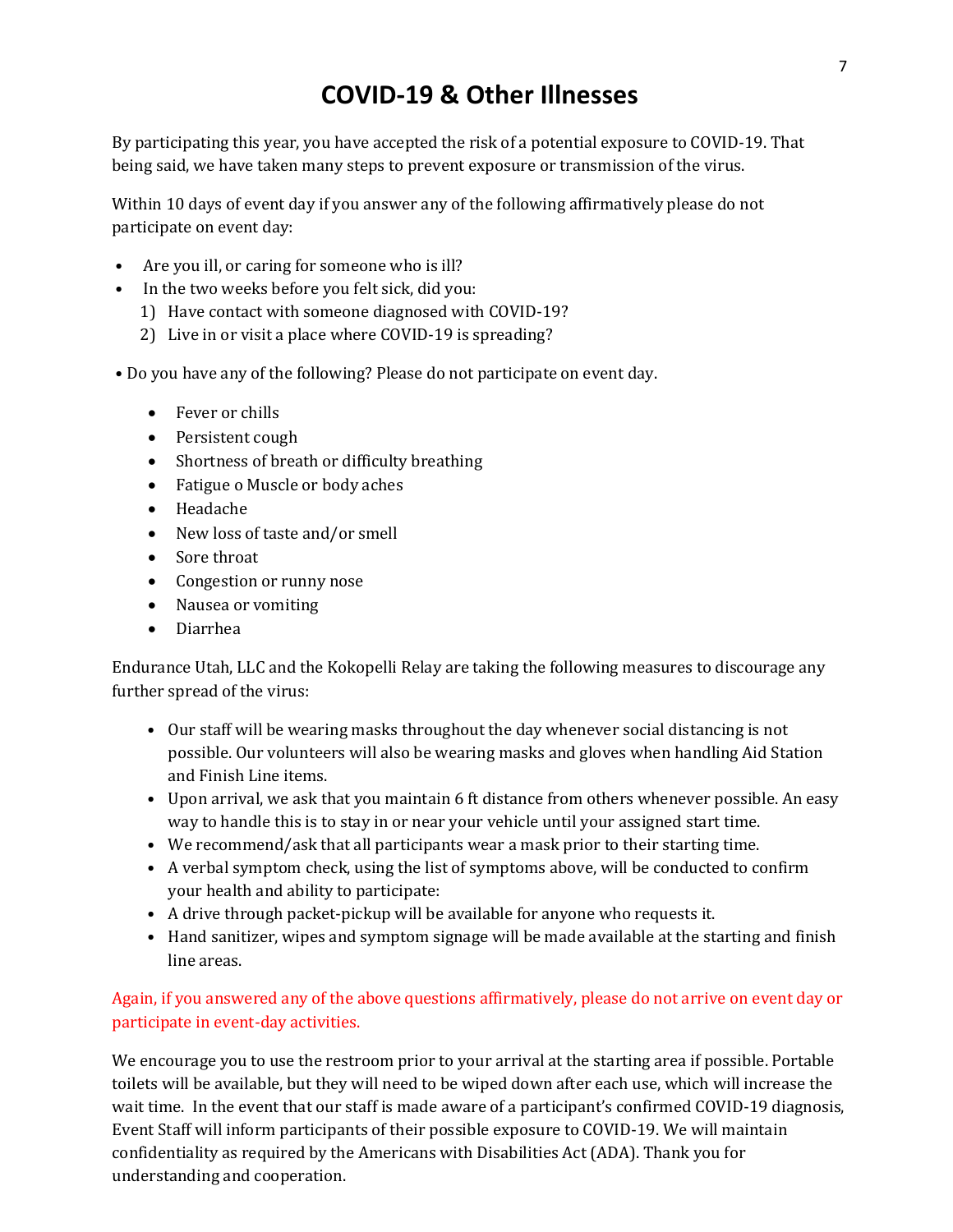### **Definitions**

**Kokopelli Relay** – The actual name of the event. Though it is called a relay, this also refers to the Solo riders which never actually relay to another teammate.

**Bike Path** – A non-motorized vehicle paved path.

**Course/Route** – The Official Event Route as designated in the maps.

**Course Maps** – The Official Maps which detail the Course with instructions and directions. The course maps detail Group A and Group B mileages and transition areas. The Men 4A category must only use the Group A legs and transition areas—which are the even-numbered transitions.

All other groups may use either Group A or the Group B legs and transition areas.

**Crew** – Any non-riding persons in any of the team support vehicles. Riders also become "Crew" members when they are not riding the bike down the road.

**Cut Off** – 8:30 PM, the designated at which the finish line will be pulled down, and participants will no longer be considered event participants or finishers. **If you are worried about finishing in the allotted time, please consult with the Race Director for possible consideration.**

**Event/Course Official** – A Kokopelli Relay staff member designated to help riders and enforce any of these Rules.

**Impeding Traffic** – Driving a support vehicle at such a slow speed that it could delay, prevent, obstruct, hinder, or block the normal and reasonable movement of traffic.

**Leapfrog** – A technique where support vehicles send a rider off and then drive ahead to the next transition in order to prepare the next Rider for their leg.

**Motorhome or Recreational Vehicle (RV)** – A Support Vehicle that is larger than a 12-15 passenger van, Suburban or pickup truck. Typically they're equipped with cooking facilities, toilet facilities, sleeping accommodations, etc. These vehicles **MAY NOT** be used as "Follow Vehicles". There are also limitations to which transitions these vehicles may utilize.

**Night Riding/Conditions** – Night riding shall be considered from 7:00 pm LOCAL time until 7:00 am LOCAL time, OR any time when vehicles would normally have their night driving headlights on, OR any time visibility is less than 1000 feet (300m). If you have any doubt about the visibility conditions, operate as if it is night riding. Shadowing a rider is permitted only during these hours. Shadow Vehicles must be properly equipped and marked to shadow a rider. **Shadow vehicles MUST yield to traffic behind them if they are impeding regular flow. Failure to do so may result in traffic violations from law enforcement and/or disqualification from the Event. NO SHADOWING** is permitted during final two legs**. ALL SHADOWING ENDS AT ENTERPRISE.**

**Open Division** – Team with a number of riders different than the standard team sizes.

**Ride Time** – The elapsed time starting from 6:00 am Friday morning and ending with the team's finish time.

**Rider** – A Rider may refer to a riding entity (team or solo) or an individual on a team. Riders are those on the official roster and eligible to participate and ride towards the finish line carrying the Tracker.

**Road Shoulder** – The area of paved road to the right of the yellow line.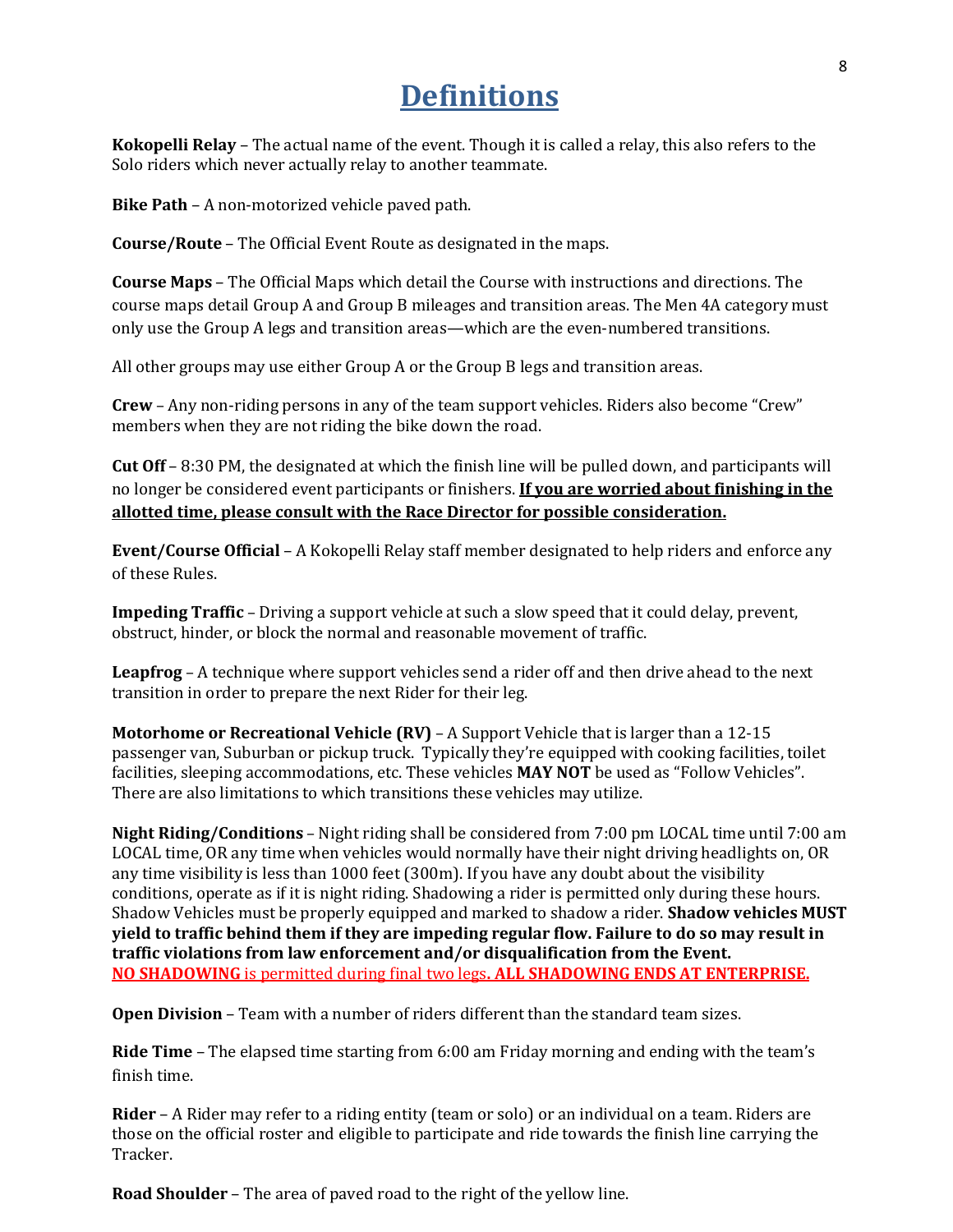**Rolling Exchange** – A Rider Exchange where the new Rider starts riding while the incoming Rider is approaching the Transition area; **\*\*\*this is not allowed**. For your safety and the protection of our equipment, **the incoming rider must come to a stop to pass the Tracker**.

**Shadow** – To follow directly behind the Rider with a properly equipped Shadow Vehicle; directly behind means within 50 feet only.

**Shadow Vehicle** – A vehicle properly equipped and designated to "shadow" the Rider if the Team/Rider desires it. Shadow vehicles may not be wider than 6'6" and/or longer 20'. To use a larger vehicle to "shadow" creates unsafe riding conditions for other riders on the road.

**Start Time** – Time assigned to each team specifying the time they start riding.

**Stationary Exchange** – A Rider Exchange where the incoming Rider stops, the tracker is handed off, and the new Rider starts.

**Support Vehicle –** Any motorized vehicle being used to support, or transport people and or equipment for Riders, their Crew members. Follow Vehicles are a specific kind of Support Vehicle.

**Thin Shoulder** – Area with little to no rideable pavement to the right on the yellow line.

**Time Allowance** – The allotted time given to each team to finish.

**Transition Area** – A designated parking area, with portable toilet, to exchange one rider for another. It is an area chosen for its parking and safety. "Follow Vehicles" are welcome at every Transition area, but there are limitations to which Transition Areas motorhomes and RV's may enter.

**Transition Window** – The window of time Transition Areas will be open.

**Winners** – Every team that finishes this great adventure.

**Whiners** – The team mate that no one wants in the car... Too cold, too hot, hungry, I can't feel my legs, "my bike fell off back there"... just don't be that person!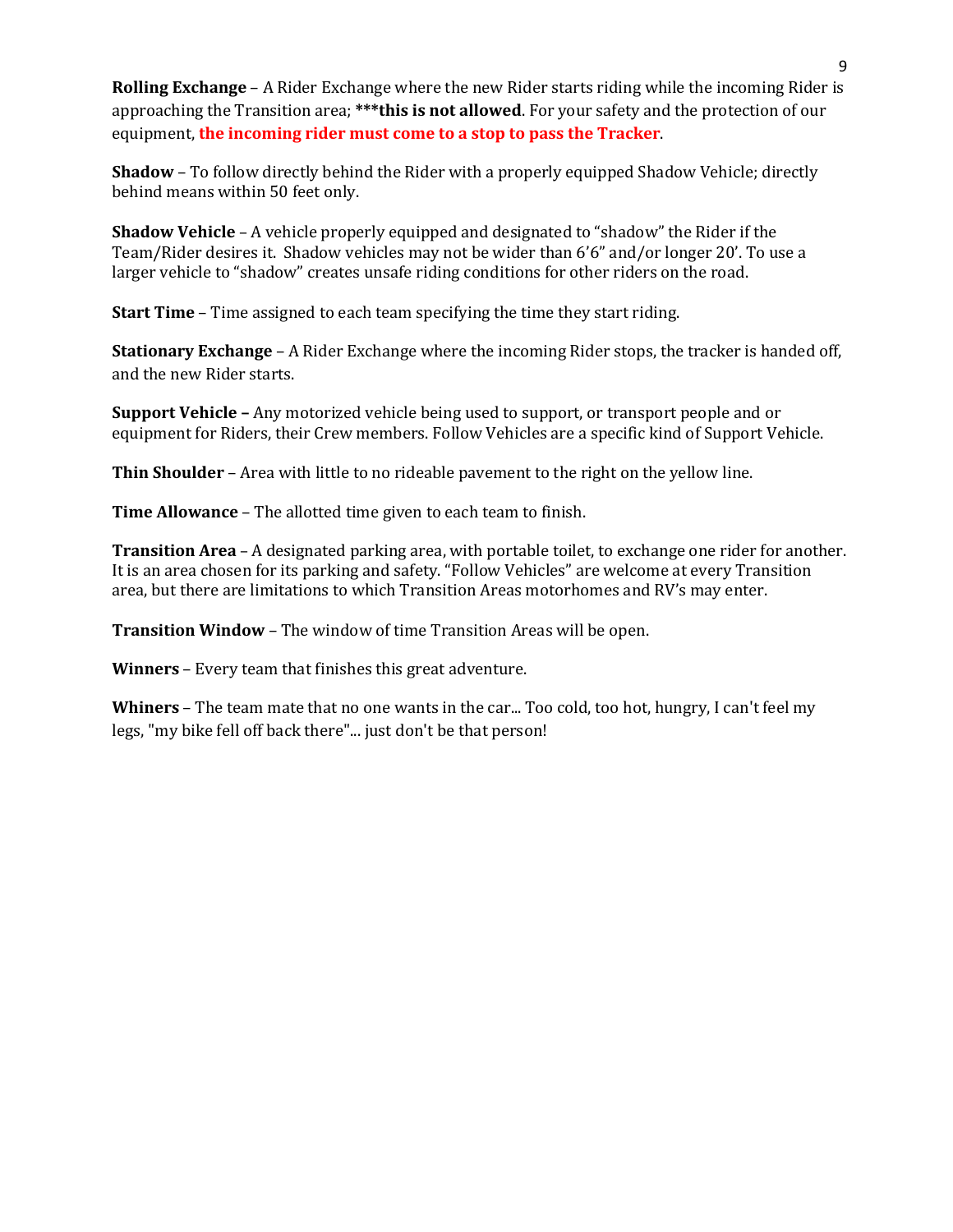### **Team Breakdown**

<span id="page-9-0"></span>**Divisions** are made up of:

- Rider Category
- Gender

#### **Rider Categories**

- 8-Person –eight riders sharing the entire distance
	- o Men 4A Competitive
		- Original Rockwell/Vision 12 legs (exchange at even transitions) only
	- o Men 4B Competitive
		- May exchange at any combination of transitions
	- o Men Non-competitive
	- o Women Competitive
	- o Women Non-Competitive
	- o Mixed Competitive
	- o Mixed Non-competitive
- 4-Person–four riders sharing the entire distance
	- o Men Competitive
	- o Men Non-competitive
	- o Women Competitive
	- o Women Non-Competitive
	- o Mixed Competitive
	- o Mixed Non-competitive
- Solo one rider riding the entire distance
- Open non-competitive only; teams of all other sizes

#### **Gender Categories**

- Men
- Women
- Mixed indicates that there is at least one male and one female member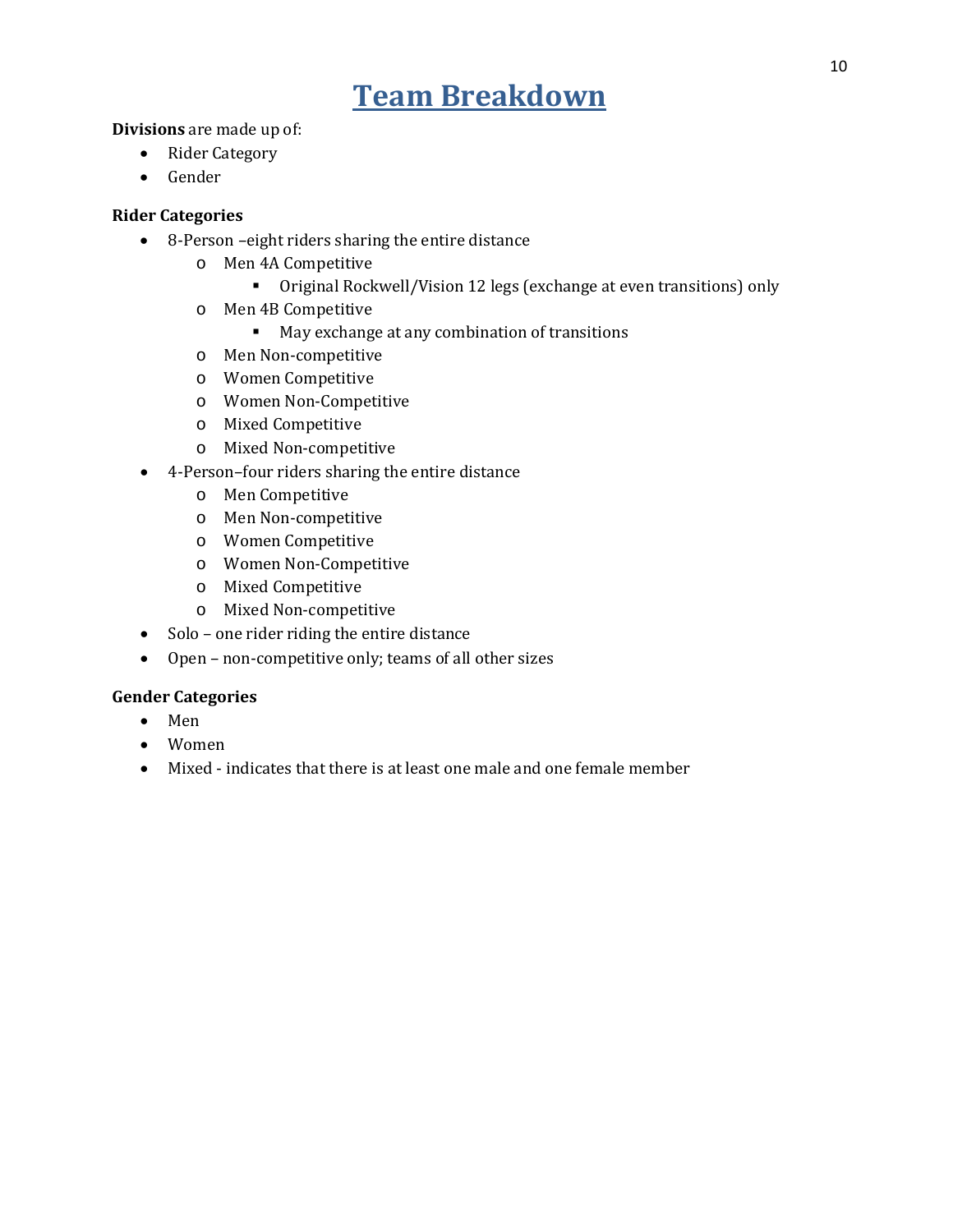## **What's In It For You**

<span id="page-10-0"></span>In addition to the experience of a lifetime riding, this beautiful route and partying all night with some of your crazy friends, you will also receive:

- A well-marked course (signage telling riders where to turn)
- Live GPS tracking
- Driving directions for your support vehicle
- Cool finisher medals for all those who complete the ride
- A good-looking T-Shirt you'll actually want to wear after the event
- Team bag with goodies from sponsors
- Vehicle & Caution Marking Stickers
- Well-planned, safe transition areas
- Port-a-potties or other restrooms at most transitions
- Accurate overall time capture (individual legs are not chip-timed)
- Great finish line atmosphere including music, drinks and other goodies
- Killer schwag drawings throughout the day
- And more... Oh so much more!

### **Registration**

<span id="page-10-1"></span>Team Captains **do not** need to register their entire team at the same time. They are responsible to register themselves, **pay for the team**, and choose their team name. Once the Team Captain registers he/she can share the Team Name and password with teammates who will add themselves to that team. Team captains must also coordinate reimbursement from teammates.

The Team Captain has the ability to go back and edit the info as needed.

See the "Dates, Times & Info" section for registration deadlines.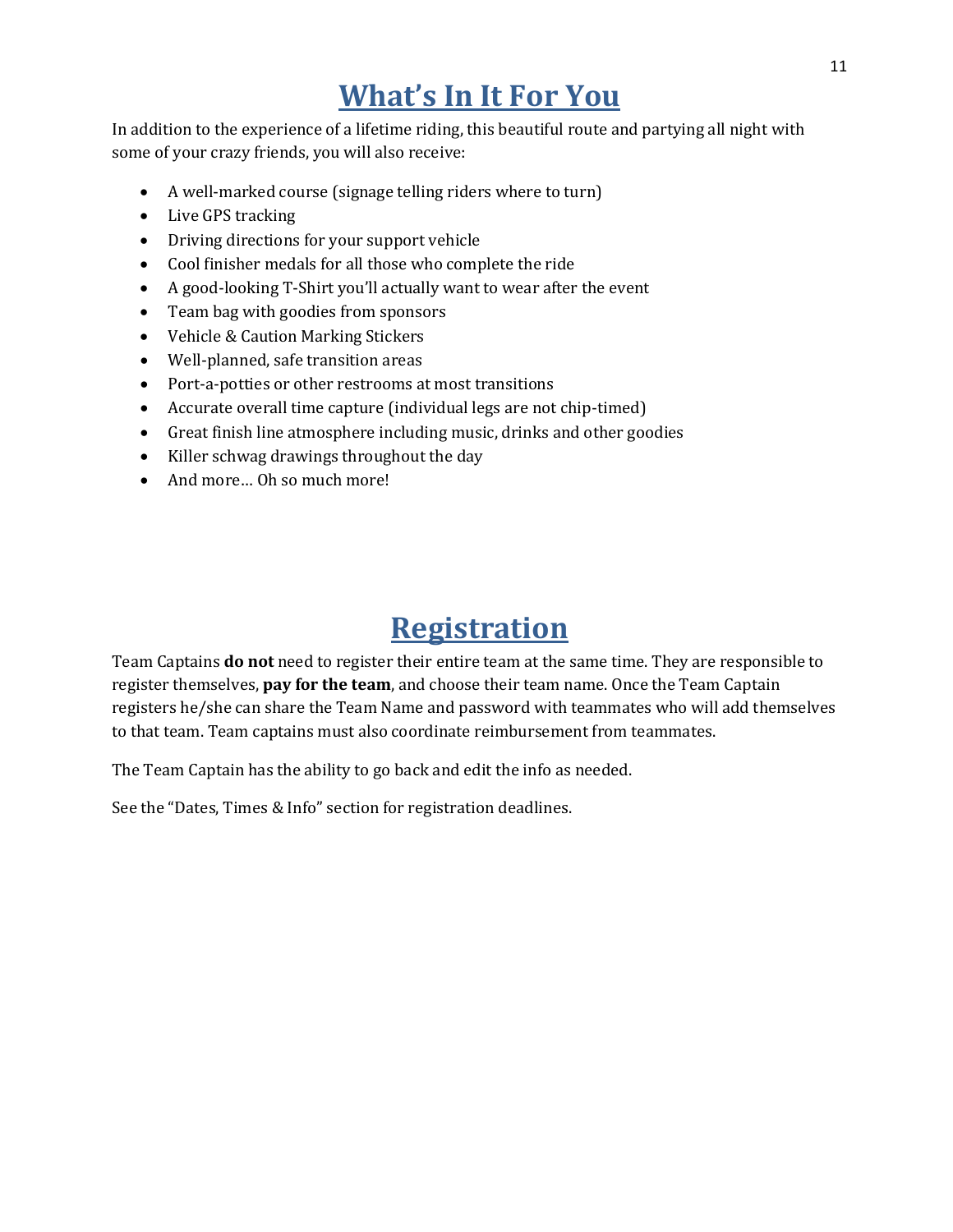### **Categories**

### <span id="page-11-1"></span><span id="page-11-0"></span>**1. 8-Person Team**

This is a new category for this race. Divided into 24 legs, each Rider should try to ride 3 legs at a minimum, and non-competitive teams may use discretion to assign Riders to legs as they see fit. By utilizing 24 legs, teams can include riders with a variety of skills from beginning riders to accomplished cyclists.

**Competitive:** Each Rider must ride 3 legs, in any order. Transitions may take place at any transition station over the 24 legs. There is no specific leg-order requirement for riders. For example, the first Rider will begin and may ride to T1, T2, or T3. The first Rider may choose to transition or the team may choose to have the first Rider continue. Once started, Rider must complete that leg or the team must switch to Non-competitive category (contact Race Director).

**Non-competitive:** May use any of the transition areas. No required number of legs per Rider. Rider may be substituted mid-leg without penalty.

### <span id="page-11-2"></span>**2. 4-Person Team**

Generally speaking this is the category that most competitive cyclists choose.

**Mens 4A:** Each Rider must ride 3 legs, in any order. Transitions may only take place at evennumbered stations (T2, T4, T6…) marked with **YELLOW** transition signs over the 12 legs. Although the race technically has 24 legs, "A" riders will skip the odd-numbered (blue signs) transition areas. There is no specific leg-order requirement for riders. For example, the first Rider will begin and ride to T2. The first Rider may choose to transition at T2 or the team may choose to have the first Rider continue until T4 (which would mean that Rider has ridden TWO legs). Once started, Rider must complete that leg or the team must switch to Non-competitive category at the Race Director's discretion (it is up to YOU to contact and inform the Race Director).

*"A" Riders are the only group REQUIRED to follow the "Group A" notes on the course maps, with respect to legs and transitions areas.*

**Mens 4B:** Each Rider must ride 6 legs, in any order. Transitions may take place at any transition station over the 24 legs. There is no specific leg-order requirement for riders. For example, the first Rider will begin and may ride to T1, T2, or T3. The first Rider may choose to transition or the team may choose to have the first Rider continue. Once started, Rider must complete that leg or the team must switch to Non-competitive category (contact Race Director).

**All other Competitive categories:** Each Rider must ride 6 total legs, in any order. Riders may exchange at any/every transition or go for multiple legs to spend more time on the bike.

**Non-competitive:** May use any of the transition areas. No required number of legs per Rider. Rider may be substituted mid-leg without penalty.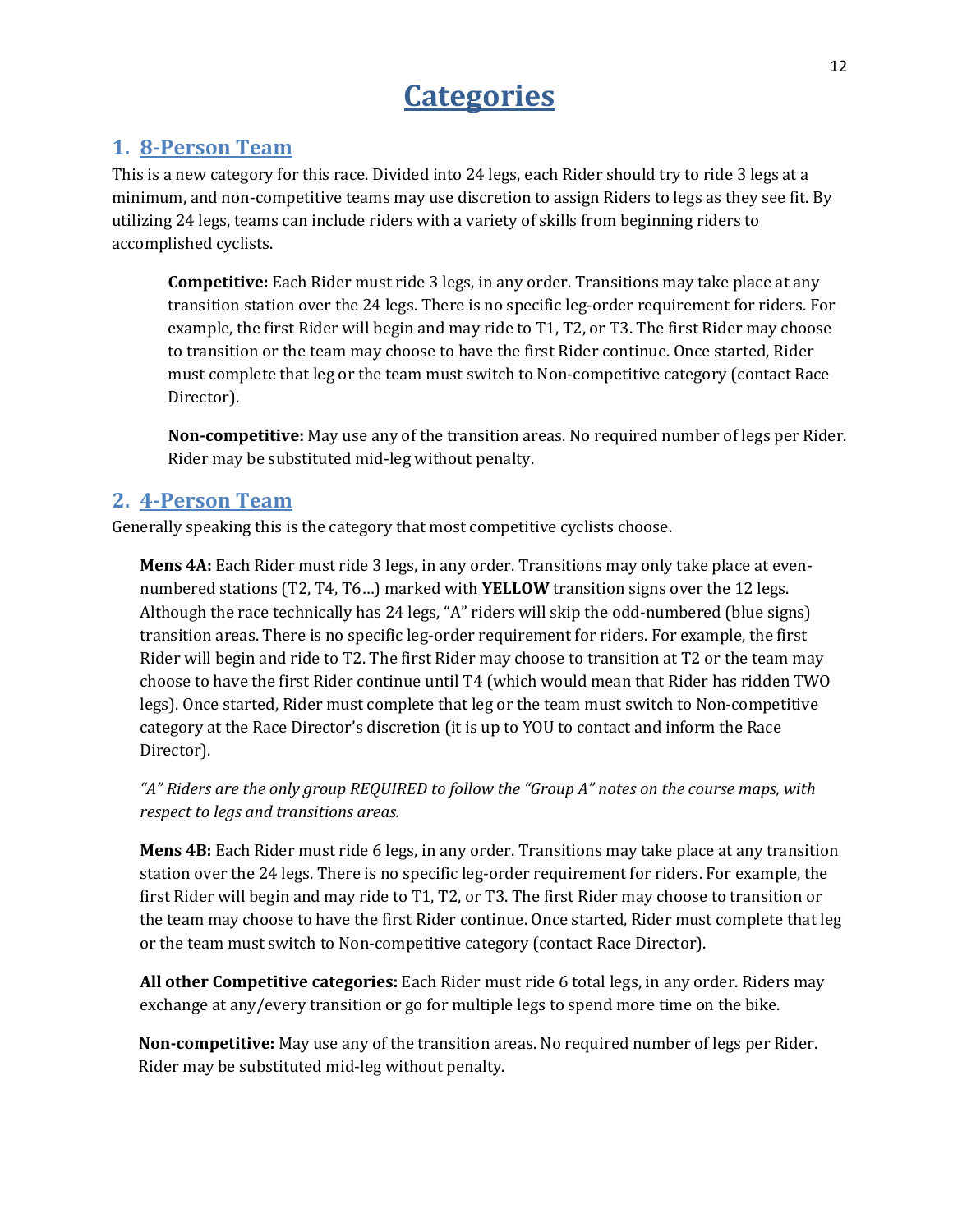### <span id="page-12-0"></span>**3. Solo**

Solo means one Rider from the start line to the finish line. Solo Riders must complete an application or receive Race Director approval prior to registration. On race day, you are welcome to work with other riders on the road and to eat or sleep whenever and wherever you want.

Solo Riders will start at 6:00 AM and have 38.5 hours to complete the ride.

- <span id="page-12-1"></span>**a. Specific Requirements**
- All solo riders must have a support crew of at least **2 people**. No one person should be responsible for driving the entire distance. It is unsafe and unwise.
- Riders must know and understand night time riding rules. Especially the reflective gear and lighting rules. This will take extra work as you will need to make sure your team keeps your batteries charged and keep you visible with reflective gear. (See night time riding rules)
- <span id="page-12-2"></span>**b. Recommendations**
- Ultra-distance cycling is, among other things, a mental game. Make sure you have ways to keep your mind active and alert while riding.
- We recommend that support vehicles stay behind riders during night time riding hours. This does not necessarily mean directly behind the rider, though this is not a bad idea; but staying behind on the course will ensure your rider has help if there are mechanical problems and no cell service.
- Take a cell phone with you. Though cell phone service comes and goes along the course, there is more coverage than dead spots. This will help in case you get lost along the course, or need more clothing or new batteries.

### <span id="page-12-3"></span>**4. Open**

If you would like to create a team consisting of a different number of riders than listed above, it is an option. However, this must be approved by the event committee prior to registration. Please contact us vi[a cameron@enduranceutah.com](mailto:cameron@enduranceutah.com) to explain what team size you would like to have and an explanation of why.

### **Final Category Notes:**

While these rules exist to promote fair and safe competition, our main goal is to provide an incredible, fun experience. We realize there are bound to be exceptions that we haven't considered or that you feel should be addressed. Therefore, the Race Director(s) reserve the right to permit, on an exception basis, waivers to the rules provided they don't result in an unfair competitive advantage to any specific team or race participant. If you feel that your team requires an exception, please contact the Race Director(s).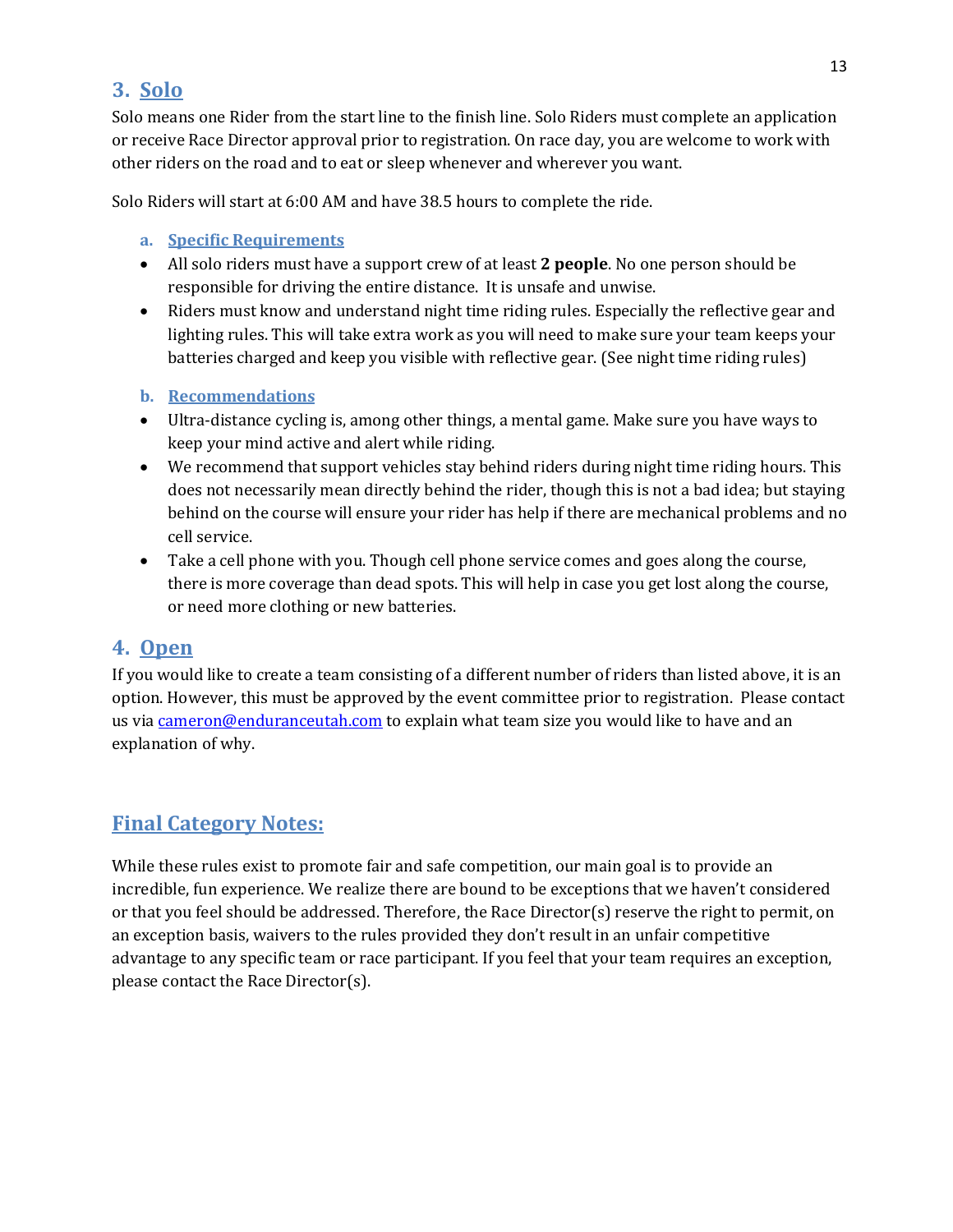### **Packet Pickup**

### <span id="page-13-1"></span><span id="page-13-0"></span>**1. Check-in**

#### **A. Where/When**

Start Line Grand County High School (608 Fourth E St, Moab, UT 84532)

**6:00 - 8:30 p.m.** Thursday, June 8th

#### **B. Who needs to be there**

To reduce crowding, we ask that you send one representative from your team to check-in. See the list below to make sure the team representative brings everything they need. Team representatives are required to sign their name for the team and take responsibility for the team receiving all information they have been given.

#### **C. What you will need to check in**

This is a list of items that will be required at check-in. Please make sure you bring all of them so your team can be cleared to ride:

- 1. **Two bike headlights**. By law, lights must be visible from 500 ft. We recommend you **use a light you can see well with, not just a light that can be seen**. As a rule of thumb, if you have to ride slower at night than in the day (meaning you can't see what's in front of you very well) your light is not bright enough.
- 2. **Two flashing red taillights.** Must be visible from 500 ft. Taillights should have a strobe setting to help you be more visible.
- 3. At least **two reflective vests or jackets** we recommend that every person that plans on getting out of the vehicle at night wears reflective clothing.
- 4. **Most recent copy of this document, the Race Bible .**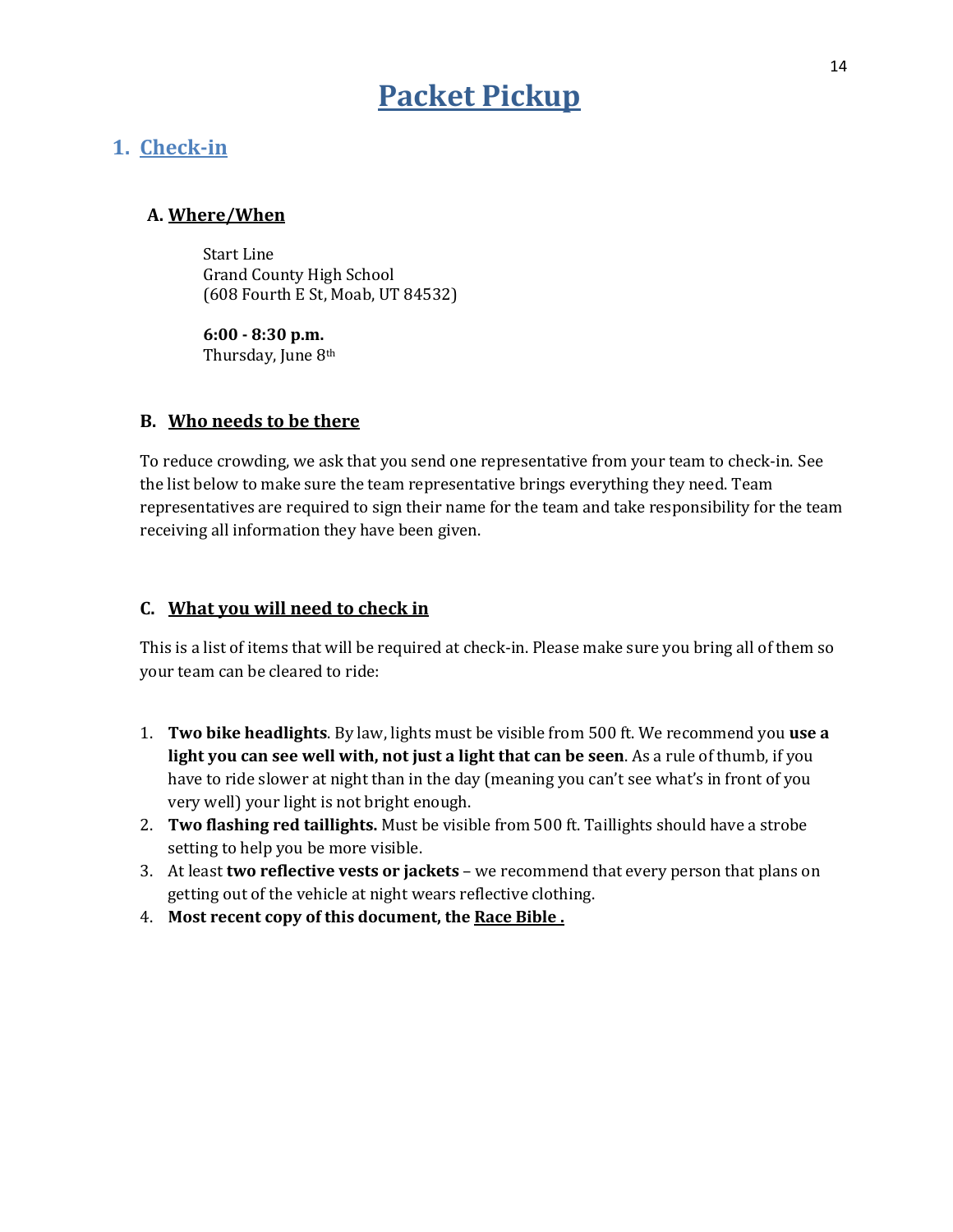### **General Points**

#### <span id="page-14-0"></span>• **Please be sure you have read both the Categories and Rules sections!**

We have gone to great lengths to repeat ourselves over and over to ensure everyone is familiar with the rules, but feel free to contact us if you still have questions.

- The flexibility of the Kokopelli format is designed to add to the fun. We do not tell you that rider 1 must ride legs X, Y, and Z. We give you recommendations of course, but if you think you have a better strategy… use it! You can transition at every transition area or every other transition. This is where your brain comes in. You will have to decide which rider will ride what leg(s).
- Teams will be assigned a start time between 6:00 and 7:30 AM, according to their category.
- Each team that participates in the Kokopelli Relay will be assigned a Satellite Tracking unit between 15-30 minutes prior to their departing wave on race morning. It will normally be carried in a jersey pocket. This tracker provides live GPS tracking. It is NOT a timing chip and does NOT keep track of the splits for each leg/transition. *There are no timing pads to ride over and no timing gates to ride through.* If you want transition split times, you are encouraged to use third-party cycling software such as Strava.

\*\*\* Your tracker must be turned in on Saturday after you cross the finish line. \*\*\* *If you do not cross the finish line or forget to turn in your tracker, the Team Captain is responsible for sending the tracker back to the supplying company via OVERNIGHT delivery on Monday; the tracking companies use these for many events all over the world, so we must get them back on time.* 

#### *Don't keep your tracker!*

- This event is **SELF-SUPPORTED**. This means that you should NOT rely on transition sponsors to provide your nutrition. Bring MORE than enough food and water for you and your teammates! While we are striving to encourage sponsors to adopt transition areas and provide goodies, services and entertainment, we cannot offer any guarantees. We cannot promise that your favorite transition from a prior event year will have the same sponsor or amenities from year to year. There are unforeseen circumstances and changes in partnerships that limit our ability to provide permanent sponsored transition locations. The best way to increase the likelihood of a given sponsor returning to a transition area is to make sure you thank them and let them know how awesome they are!
- Transition areas will, in most cases, be supplied with a portable restroom if no permanent restroom is available. However, **trash services will NOT be provided at every transition.** Please make plans to pack out what you bring in, and *DO NOT deposit litter or trash into the portable restrooms.* Organic (ewww….) materials only!
- Due to road construction and other unforeseen problems along the course, the route is likely to change slightly from year to year. This includes transition areas! **Even though you may have ridden the event in the past, we may be required to move a transition somewhere along the route. Do NOT assume that you know the transition locations without consulting the official event maps**. Generally, the course should not fluctuate too much and will be between 520 and 530 miles. That being said, don't hold us to the mile…because even the course distance is subject to change!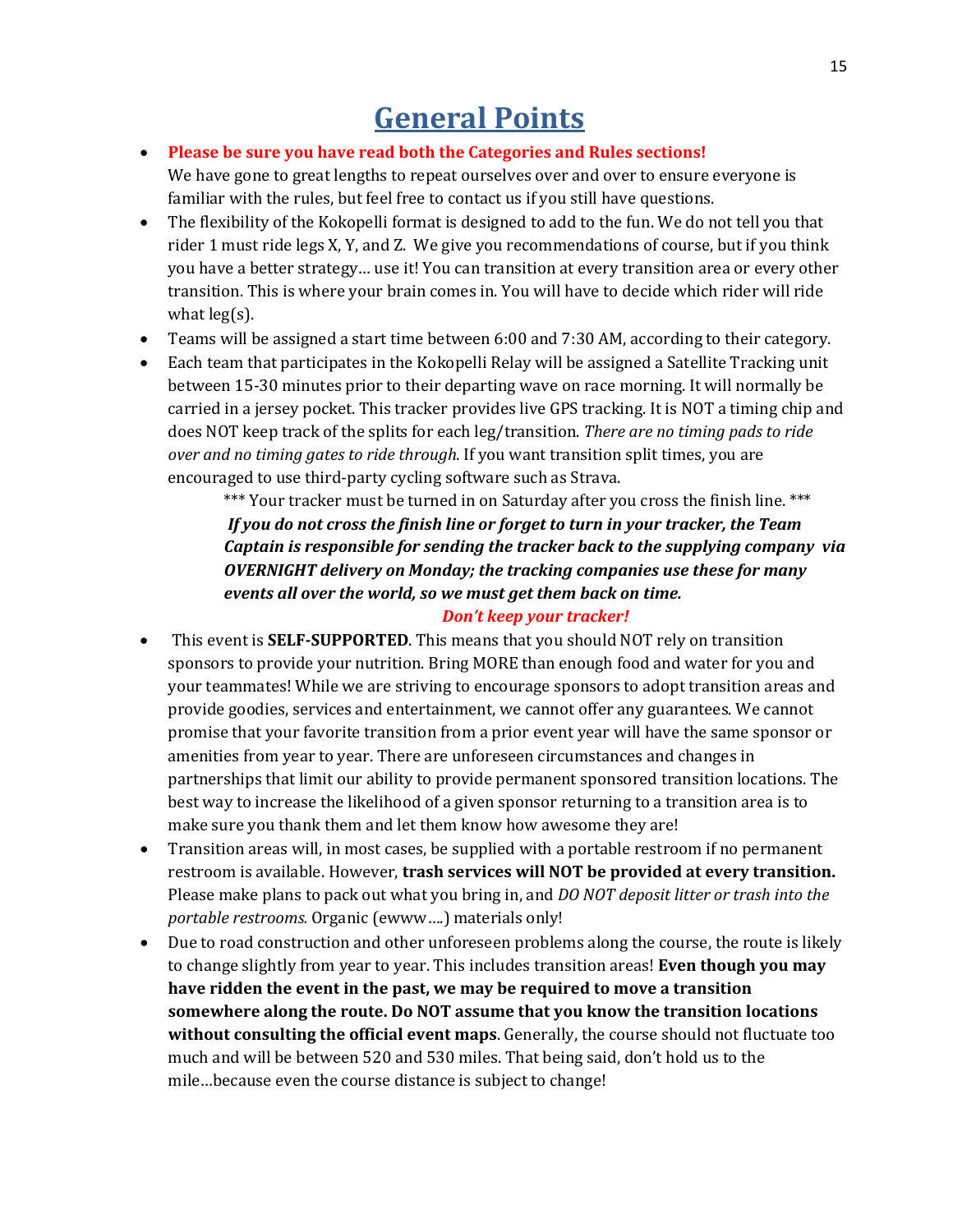### **Rules**

<span id="page-15-0"></span>These rules are designed and enforced for three primary reason: 1) Safety; 2) To create a fun, memorable atmosphere; 3) To ensure the continued cooperation and permission of all City, Town, State and other government agencies. They come from our experience as well as other well established cycling events. They are intended to minimize hazardous situations. Yes, accidents do happen, but if teams and riders follow these rules as well as use good common sense, the likelihood of accidents is diminished. While these rules are here to ensure safety, fairness, and a fun time, ultimately the responsibility for all of these things remains with the Riders and their teams.

#### *If a team disregards or breaks any of the following rules, we reserve the right to take your number and Satellite Tracking device and you will be asked to abandon your race.*

Safety is essential for everyone involved. Riders, Support Crew, and Staff must all do their part to make the Kokopelli Relay safe and successful. Please pay attention to safety at all times.

#### <span id="page-15-1"></span>**1. Emergencies**

If the police or ambulance are needed call 911 immediately. Then, contact the Race Director(s) as soon as possible.

### <span id="page-15-2"></span>**2. Race Director's Rules Prerogative**

The Race Director reserves the right to clarify the "intent of the rules" to preserve the integrity of the event. The Race Director(s) may construct new rules and penalties, or alter old rules and penalties if necessary, before, during or after the event under circumstances that were not foreseen by any of the following rules, or if a Rider is trying to find "loopholes" in the rules.

The interpretation and enforcement of any rule will be primarily governed by these principles:

- Safety is always followed.
- Any action of a Rider or Crew which results in either an unfair advantage to the Rider or an unfair disadvantage to another Rider may result in a penalty.
- The integrity of the event.

Full responsibility for any rule decision and any penalty will be borne by the Race Director(s).

### <span id="page-15-3"></span>**3. Contingencies**

While we have worked hard to minimize "contingencies", when riding over 500 miles across a large portion of Utah, there is a chance you will experience "unplanned events" such as traffic light malfunctions, traffic jams, trains, winds, bad-weather/storms and other "acts of God," road construction and other similar occurrences of "unplanned events" over which the event organization had no control. It is possible one Rider may be stopped for road construction while another is not. It is possible that one Rider has to follow a longer line of cars than another or that one Rider will be stopped at a red light while another is not. These inconveniences are all part of your experience and part of the challenge of the Kokopelli Relay.

#### **Teams must notify the Race Director if the route becomes impassible due to construction, serious accidents, flooding, fire, natural disasters or some other reason.**

### <span id="page-15-4"></span>**4. Support Vehicles**

**Support Vehicles –** Support vehicles may take many sizes or shapes. As long as they are road legal safe, they can act as a general support vehicle. Shadow Vehicles, however, require further regulation.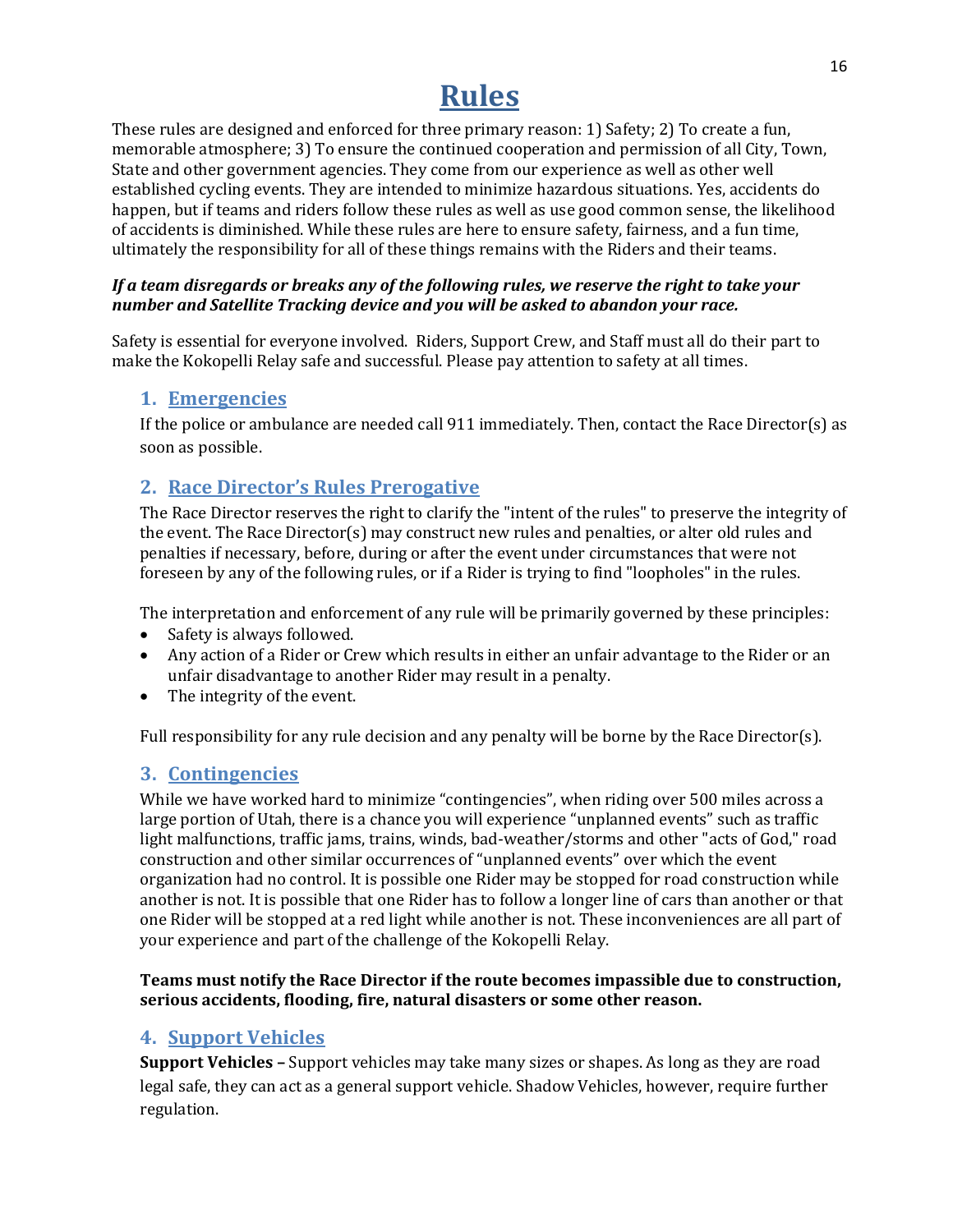**Shadow Vehicle -** We have worked very hard with UDOT and UHP to make this ride safe and not cause problems with regular traffic. Shadow vehicles must NOT impede the regular traffic flow!

- Shadow Vehicle are **only allowed during night time hours** of 7:00 pm to 7:00 am.
- **NO SHADOWING** is permitted after Enterprise. Shadowing beyond Enterprise will result in disqualification.
- **Shadow Vehicles must have two roof-mounted amber flashing lights**, one at each far left and right end of the roof rack or roof, visible only from behind - not from the front. Tape is usually used to cover the front half of the light. They may be battery powered or powered by the vehicle electrical system, but they must not interfere with the vehicle's factory emergency flashers, turn signals, taillights or brake lights. If the lights are too dim, modify or replace accordingly by adding higher intensity bulbs if possible or replace units so they can be seen during the day. If they are too bright, cover part of the light lens with filament tape (packing tape with the strands) or other suitable translucent material until the glare is eliminated. If the roof-mounted amber flashing lights are battery powered, the Support Crew must carry spare batteries. The roof-mounted amber flashing lights must be bright enough to be seen during the day; however, they must not be so bright as to interfere with other driver's vision. Amber lights must be on and working at all times when Shadowing a Rider.
- **Shadow vehicles may not be wider than 6'6" and/or longer 20'**. To use a larger vehicle to "Shadow" creates unsafe riding conditions for other riders on the road and absolutely must not be done.
- Shadow Vehicles **must have a federal DOT standard reflective Slow Moving Vehicle Triangle.** These are orange equilateral triangles with 12-inch sides and 1.5 inch reflective red borders. The triangles must be displayed on the rear of the Follow Vehicle while following directly behind the Racer. This DOT triangle must be visible to drivers approaching from the rear. The triangle must be removed or covered when traveling at normal highway speeds. However, the triangle may be left in place during Leapfrog Support. Bike racks mounted to the rear bumper of Support Vehicles must not obstruct the required Support Vehicle signage, including Caution Bicycles Ahead, Racer Number and Slow Moving Vehicle Triangle.

**Transition Access Limitation -** There are a number of Transitions that have vehicle size limitations to be aware of. Vehicles larger than 6'6" wide and or 20' long are not allowed to pull into these transition areas directly (see Transitions section for breakdown). If your team is using a vehicle larger than the above stated dimensions, you will need a second vehicle to act as the "Shadow Vehicle" and to access some of the transitions. If you plan to "Shadow" your rider at any time during the event, this can only be done with a vehicle that falls within the size limits of a "Shadow Vehicle" and is equipped properly. Yes, this can be a pain, but it's a safety thing. This limitation is only for vehicles larger than 6'6" wide and/or 20' long.

#### **Required**:

- Each Team will be given two adhesive signs displaying their team number. At least one of these signs must be visible on the rear or side windows of each support vehicle.
- Each Team will be given two "Caution Bicycles Ahead" sings. Two are to be placed in visible locations on the rear of each support vehicle.

#### **Recommended**:

• We recommend you also display your Team name and number on the other two sides of the vehicles.

• Decorate your vehicles. We encourage drawings on the windows, inspirational speeches, a tally of the number of people you pass, etc.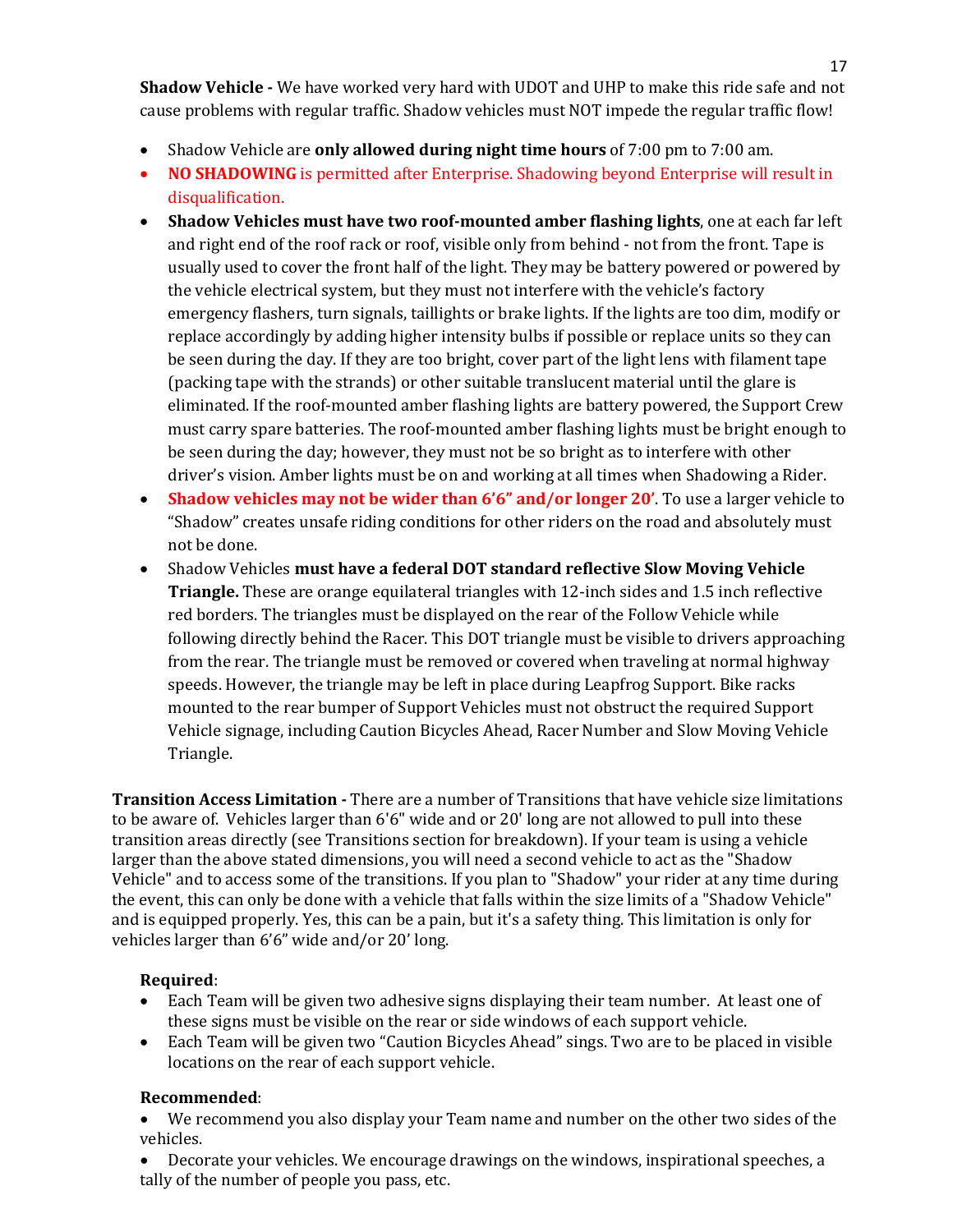### <span id="page-17-0"></span>**5. Riders**

- Riders are required to follow **all road regulations without exception**.
- Riders must wear a **helmet** whenever on a bicycle. Earbuds/headphones are not permitted.
- The Rider assigned to the leg at hand (the rider progressing down the course) is required to carry the satellite tracker. At least one rider from your team must be on the road if there is forward progression from your team on the course.
- *Riders are NOT required to ride their legs in any particular order except Mens4A. Riders in competitive categories are required to ride an evenly shared number of legs, depending on team size.*
- Did we say follow road regulations? There will be **no** closed intersections, road closures or traffic directing of any kind by event management. If there is a stop sign… Stop! Hopefully you're catching the point. Local police have the ability to ticket any cyclist that is not following road regulations, and they have informed us they will be watching. *If any of our participants are cited for breaking road regulations their entire team will be automatically disqualified.* Issues created by participants not following road regulations can jeopardize future permits.
- Riders **MUST YIELD** to any and all emergency / first-responder vehicles requesting passage. **Pull off the road immediately and completely** to let these vehicles pass.
- If a rider becomes lost or travels in the wrong direction, they must **return** to the point on the course where they went wrong and start from there. You may get in the car to get back to that point but do not jump in the car and catch back up to where you would have been if you had not gone off course. The satellite tracker is watching!
- All cyclists must ride non-motorized bicycles. This includes tandems, hand cycles, unicycles, fixed-gear bikes, recumbent and any other self-propelled cycle.
- TT bikes are generally not allowed. Aero bars are only permitted on an exception basis for physiological reasons. No drafting with aero bars. Exceptions granted by Race Director only.
- Do not take items from a moving vehicle. This is not the Tour de France!
- Support vehicles cannot assist riders in forward progression. No holding onto mirrors or pushing riders up the hills. No sticky bottles! Riders may receive mechanical and feed support between exchanges. Support vehicles must not impede traffic.
- Teams may have more than one rider on the road at a time if so desired. We recommend you send two riders out at a time during night time hours to increase their visibility.
- No naked riding, riding in the buff, wearing your birthday suit, going "au naturale" (need we say more?).
- No interfering with other riders or teams.
- **Ride as far to the right as possible and in single file unless passing.**

#### <span id="page-17-1"></span>**A. Bicycle Marking**

- Each Rider will receive a number plate to be attached in a visible location on the rear of the bicycle; e.g., back of seatpost, or top of seat stay.
- Bicycles that are used at night must be visible from all directions.

#### <span id="page-17-2"></span>**B. Night-time Riding**

- Night-time riding hours are **7:00 pm to 7:00 am**.
- Riders must be visible from all directions during night time hours. That means headlight, taillight and reflective material on right and left sides. We recommend reflective tape on your bike in addition to the required reflective clothing.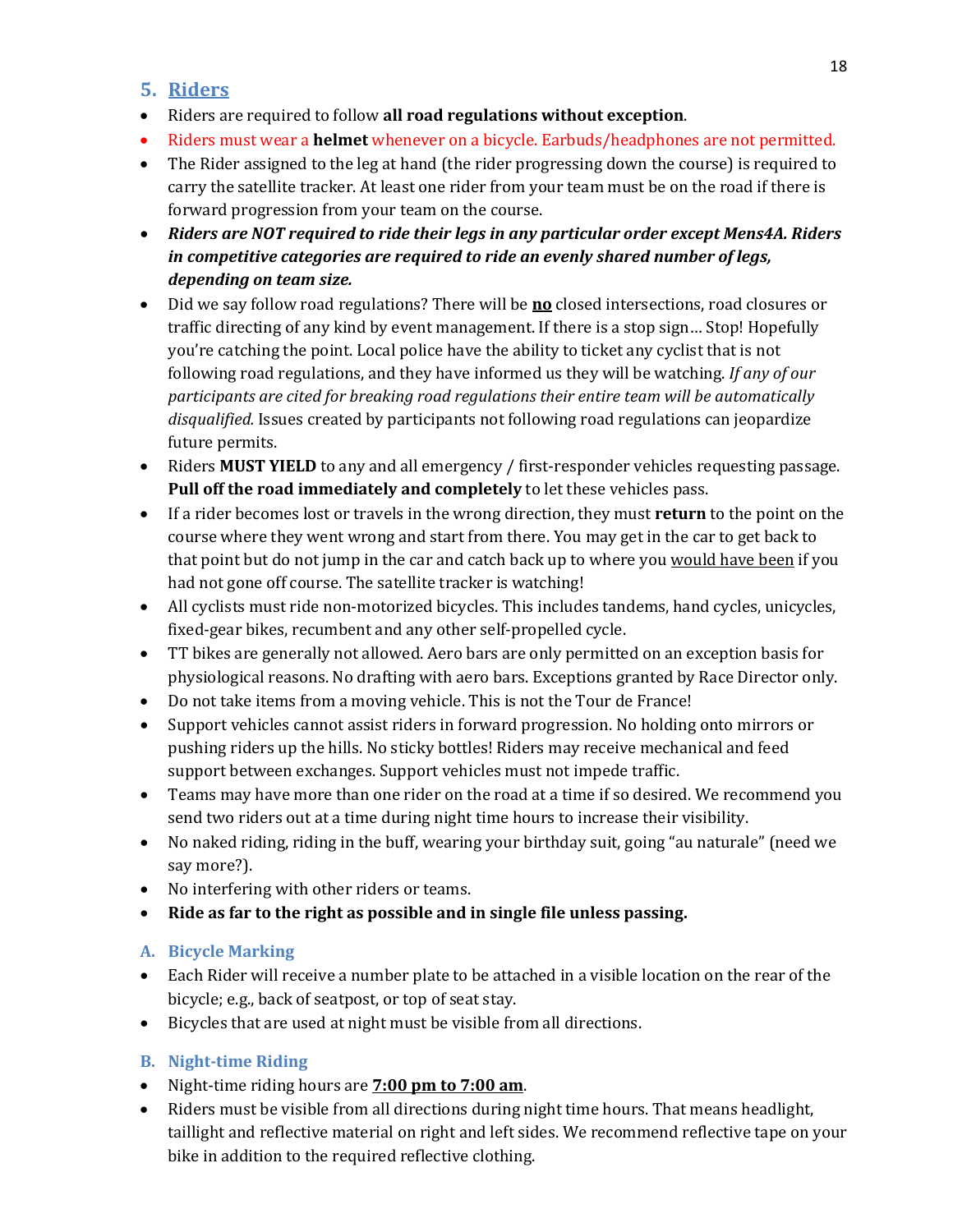• All cyclists riding at night must have at least one headlight and one red flashing tail light. We recommend riders have two headlights while riding (one as a backup if batteries in your primary light fail). If you are seen riding without a light **you will be disqualified.**

### <span id="page-18-0"></span>**6. Transitioning**

- **Riders must come to a complete stop before handing Satellite Tracker off to the next rider. Transitioning while still moving is dangerous!** There are no exchange chutes.
- Riders must transition off of the road. **Do not stop on the road**. If a transition area is on the left side of the road, the next rider should cross the road when safe and wait on the right side for the incoming rider. **Do NOT force the incoming rider to cross the road to the left in order to pass the tracker**. This often creates a dangerous situation where both incoming and outgoing riders are in the middle of the road attempting the transition.
- Transition Areas are marked on the maps as GROUP A (12 legs/11 transitions : yellow signs) and GROUP B (24 legs/23 transitions : both yellow and blue signs).
	- a. Men 4A category must transition ONLY at the GROUP A transition areas (even numbers, yellow signs).
	- b. All other categories may choose either GROUP A or GROUP B transitions.
- Support Vehicles wishing to stop to cheer their riders on, or to transition to a new rider must pull off the road *only where there is a legal parking area*. Pulling into the dirt on a road shoulder is not permitted unless there is NOT a designated pullout within reasonable view. You must only park in legal parking areas. Violations may result in disqualification.
- Once a rider has stopped in the transition area, the team can help him/her transfer the Satellite Tracker to the next rider.
- If support vehicles must stop, they must park out of the way of cyclists and other traffic.
- **Several of the transitions take place in small towns. Please be courteous to the residents by keeping the noise to a minimum during night-time hours. This is especially the case in towns such as Henrieville. Excess noise/trash may result in denial of permit for future events. Please, please, please shhhhhh!**
- In exceptional cases due to heat, health, etc., non-competitive teams may choose to drive sections of the event in order to meet the cut-off window. If you choose this option, please inform the Race Director so we can adjust your time appropriately. Don't use this option to cheat; we'll be able to tell by your tracking results if you do. *Intentional misuse of this option to advance your team will result in time penalties appropriate for the amount of driving.*

### <span id="page-18-1"></span>**7. Support Vehicles (SV)**

- SV must be roadworthy and legal.
- No persons should ride in any illegal fashion, such as in camp trailers, trunks, roof racks or other unwise/unsafe places.
- SV cannot hand items to a moving cyclist. Did we mention this is not the Tour de France?
- SV cannot interfere, block, heckle or bother cyclists from other teams.
- SV must pull completely off the road, all four tires, in transition areas to ensure safety of the support crew and Riders.
- When pulling off the road for any reason, do so only in legal parking areas. The SV must pull completely off even if it is stopping "just for a second".
- Provided signs must be posted in a visible position on the back of the SV.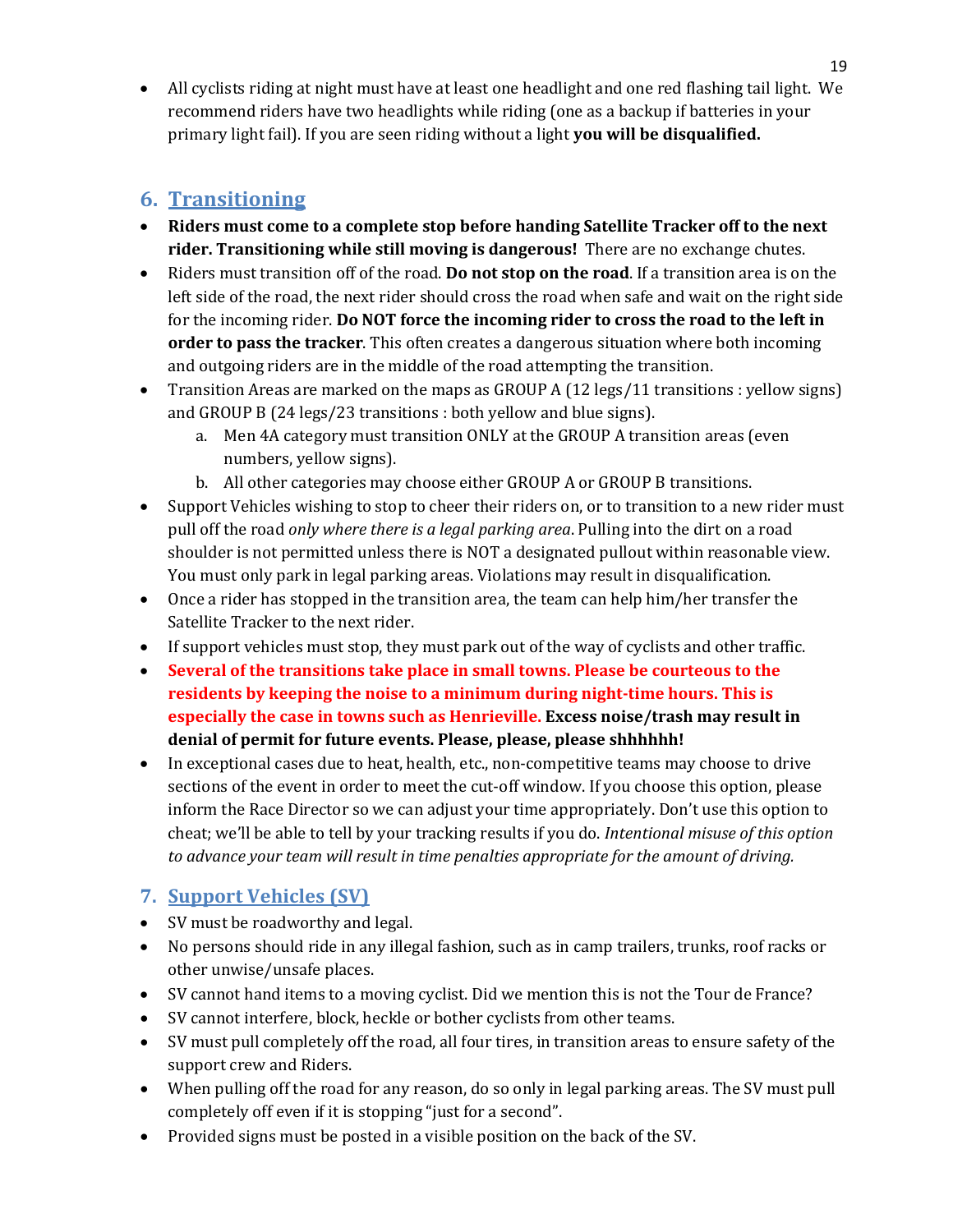### **Safety! Safety! Safety!**

<span id="page-19-0"></span>Safety is the most important thing of all. Road cycling can be a dangerous sport. There are dangers like rumble strips, pot holes and other road damage to be aware of, and then there are those large motorized things to deal with. Throw in night time and over 500 miles, and the potential for an accident is definitely present. That being said, if we work together, follow the rules, put safety first and use our best judgment, we can minimize the risk, have a blast and accomplish something great!

**One final reminder: all participants must follow all road regulations**. Doing so will decrease the probability of accidents and increase the level of fun from "Meh" to "Yowza!"

# **"The Law"**

Course officials, "The Law", will be driving the course during event hours, encouraging safety and looking for rule violators and/or safety hazards. They have the authority to disqualify any team, assess time penalties or any other consequence they see fit. They are there to help keep the event safe. Please treat them with respect and inform them if you see any problems.

A "three strikes, you are out" policy will be enforced. First penalty is a one-hour time penalty, the second is a two-hour time penalty, when a team receives its third penalty they will be disqualified and asked to abandon the Event.

<span id="page-19-1"></span>We have tried to leave much of the ride format up to the teams, but for safety purposes, we do require that you follow certain guidelines to ensure the safety of all participants. Be sure to know and understand the safety section in its entirety, to ensure there are no problems, disqualifications or accidents. **The Law will be watching (and so will other teams).**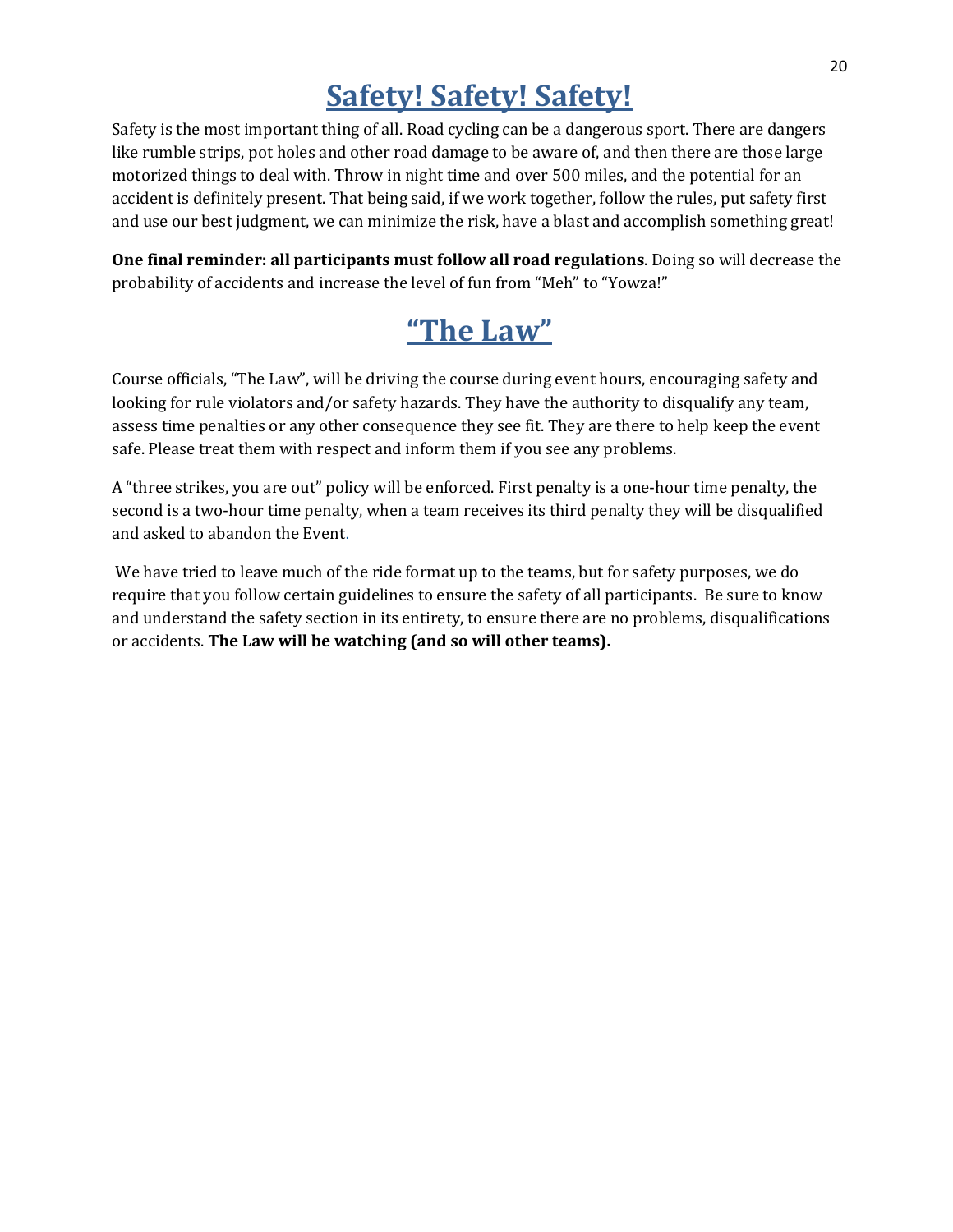## **Post Ride**

**CONTESTS**

### <span id="page-20-1"></span><span id="page-20-0"></span>**Best Video**

You could go for power, beauty, comedy or drama…up to you. You can incorporate still shots or video, but the final product must be in edited into video format for posting to YouTube.

#### **Your team movie must be submitted by June 25th, 2023, before 11:59:59 PM.**

Your video should tell us about your team's experience during the Kokopelli Relay. It CANNOT exceed 4 minutes in length. Upload your video to YouTube and then send it in a private message to the official Kokopelli Relay Facebook page. We will then share each submitted video via our page for the contest. Once we have posted your video be sure to share it with as many of your friends as possible and get them to like it on the official Kokopelli Relay Facebook page, because the video with the most combined "likes" (on our Facebook wall) AND total "likes" (thumbs up) on YouTube as of midnight on July 4th, 2023 will be declared the winner. Your video can take any approach you desire: power, beauty, comedy, or drama. Now, let the creative juices start flowing and see if you can submit the video that will win a free entry to the 2023 Kokopelli Relay!

The winner will be announced during the week of July 4th, 2023. To be clear, we will only be counting the number of "likes" on each video received as of midnight on July 4th, 2023.

#### **You may NOT hold a sweepstakes or offer any kind of reward or prize to friends, family, or followers in an effort to acquire more votes.**

### <span id="page-20-2"></span>**Best Picture**

Bring along your cameras! Not only will it provide great memories, but if your picture is chosen as the "Best Picture" it will be used in our marketing and you win a prize! A digital copy needs to be submitted to *cameron@enduranceutah.com*. Photos will be posted on Facebook and voted on. More details and deadlines will be available in the Event Guide.

### **QOM/KOM Contest**

The KOM/QOM segment is in Leg 12. The fastest female and male to climb this segment will receive a prize.

<span id="page-20-3"></span>[https://www.strava.com/segments/20805415](https://l.facebook.com/l.php?u=https%3A%2F%2Fwww.strava.com%2Fsegments%2F20805415%3Ffbclid%3DIwAR3byEI_W1NNt_FMpaSzhQ6bnw3p6nA-COsu-oZJf7BdhlIuW9ODVSusmZI&h=AT3Y9as_mesZTnzs5H66CgbiZq87mVWUlBbYGB8e25E1j32lqAjdSUsOgNL5uDj4daO-nwR_JWS6IA635ElxKAXmQLMmb50wOaEFRViQrs6RL2_VTxuBfBIiE4XBwA8DuA&__tn__=-UK-R&c%5b0%5d=AT3ZuwOnmhuJ43zKJhvFNf9UkNcJuJcDZ1SqwydEnYAsJz1u8QszmM8AFi-HgRNqW9F0vUoHkOeJfUk0jw0TE1bvt-u0jZ8z33hFvc38VC1Alw-qFlyt8vr9q1-zB79y0UE_xmOm-o2taaIZDdSbodiU0WZRC86U-zUDAKxgaTuLbjFonBrWnQkHZbwsj9NJMa2Ol3o)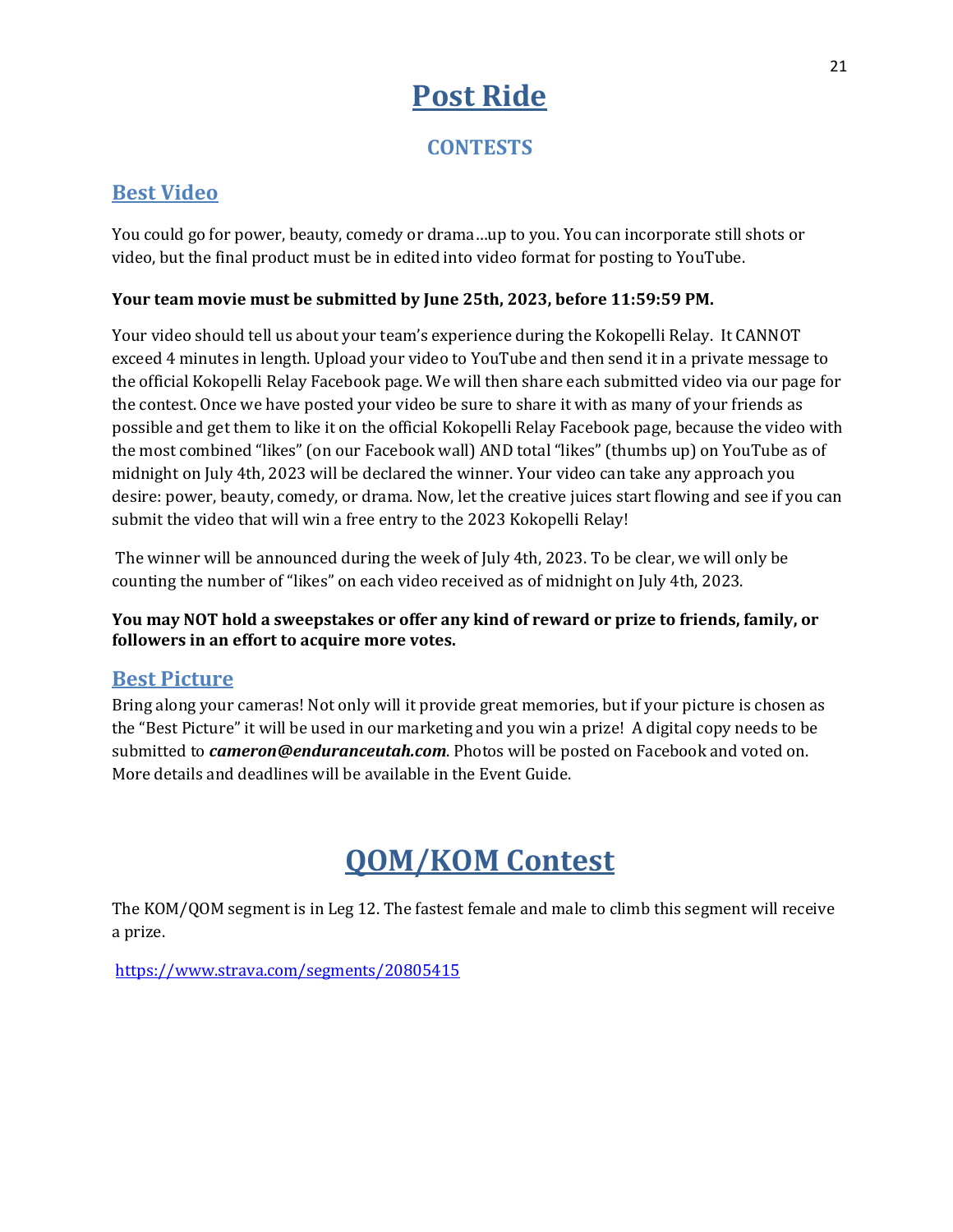### **On-Course Markings**

Examples of the on-course markings will be displayed at the start line. Make sure to be familiar with them. We don't have excessive "comfort markings". In general, stick to the main roads indicated and keep going straight unless a turn is indicated. Become familiar with your maps and leg distances!

Course markings for Group A will be a different color (Yellow) from those for Group B (both Yellow and Blue). Men 4A are required to use Group A legs and transitions only. Any other race category may choose to use Group A or Group B legs and transitions.

### **Basic Leg Descriptions**

<span id="page-21-0"></span>These leg descriptions are designed to help you get a better idea of what each leg holds for you. This list is a basic overview and does not necessarily cover all road conditions or situations you may encounter on a given leg. It would be a great thing for riders know before riding the leg they are responsible for.

Here are a few things it will cover:

- 1. Type of riding definitions:
	- City riding stop lights, intersections, stop signs, possible motor vehicle traffic  $\&$ parked cars
	- Neighborhood riding frequent intersections, slower traffic, parked cars, speed bumps & pedestrians
	- Highway riding rumble strips, potentially narrow shoulders, higher speed traffic & fewer course markings
	- Pathway riding potential driveway and street crossings, dogs, pedestrians, slow cyclists & pavement cracks
- 2. Restroom locations
- 3. Gas locations
- 4. Transition Parking
- 5. Sponsor information if available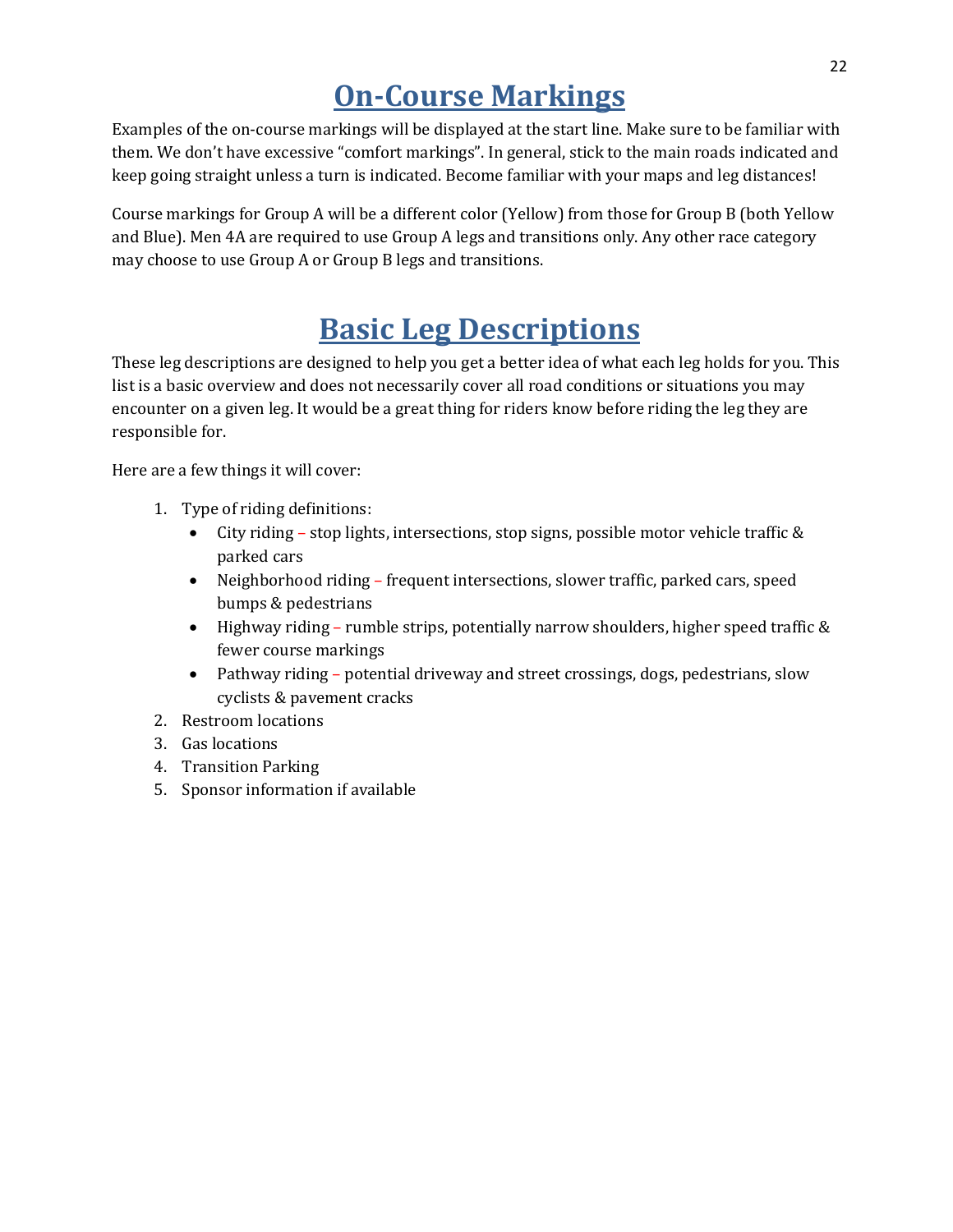### *Start Line: Grand County High School*

**Start Line Parking**: In Between the Grand County High School football field and baseball diamond **Restrooms**: Grand County High School Outdoor Football Field restrooms **Check-In Location**: Come find us under the black and white Kokopelli tents

### *Leg 1: Start to Wilson Arch*

**Distance**: 26.4 Miles **Riding conditions**: Highway Shoulder **Restrooms**: Porta Potty **Gas**: Fill up prior to starting **T1 parking**: Wilson Arch pull out

### *Leg 2: Wilson Arch to Monticello*

**Distance**: 28.8 Miles **Riding conditions**: Highway Shoulder **Restrooms**: Porta Potty **Gas**: Monticello Gas Stations **T2 parking**: Monticello Welcome Center on the right

### *Leg 3: Monticello to Blanding*

**Distance**: 22 Miles **Riding conditions**: Highway Shoulder **Restrooms**: Blanding Park Restrooms **Gas:** WARNING: There is no gas until Hanksville so be sure to fill up in Blanding! **T3 parking**: Blanding Centennial Park

### *Leg 4: Blanding to Mule Canyon*

**Distance**: 22.8 Miles **Riding conditions**: Highway Shoulder **Restrooms**: Porta Potty **Gas**: NONE **T4 parking**: Mule Canyon Road Side Ruins Area – DO NOT BLOCK THE ROAD TO RUINS

Team Vehicles must follow the blue transition route and pull into the Mule Canyon driveway. Please pull all the way around, and then park giving enough room for others to get by. DO NOT BLOCK THE DRIVEWAY. **NO VEHICLES LONGER THAN 20 FEET PERMITTED**.

If you have more than one team vehicle, only ONE team vehicle is allowed at Mule canyon. The other vehicle should continue on to the next transition. Vehicles that choose not to follow this transition route may be subject to a time penalty. Teams with more than one vehicle in this area will be penalized. Vehicles that are found parked on the shoulder without a designated pull out area will also be penalized. The first warning may result in a penalty of one hour added on to your finish time. A second warning will result in a two-hour penalty. If a team is issued a third warning, they will be subject to disqualification from the event.

#### **DON'T DISREGARD THESE WARNINGS!**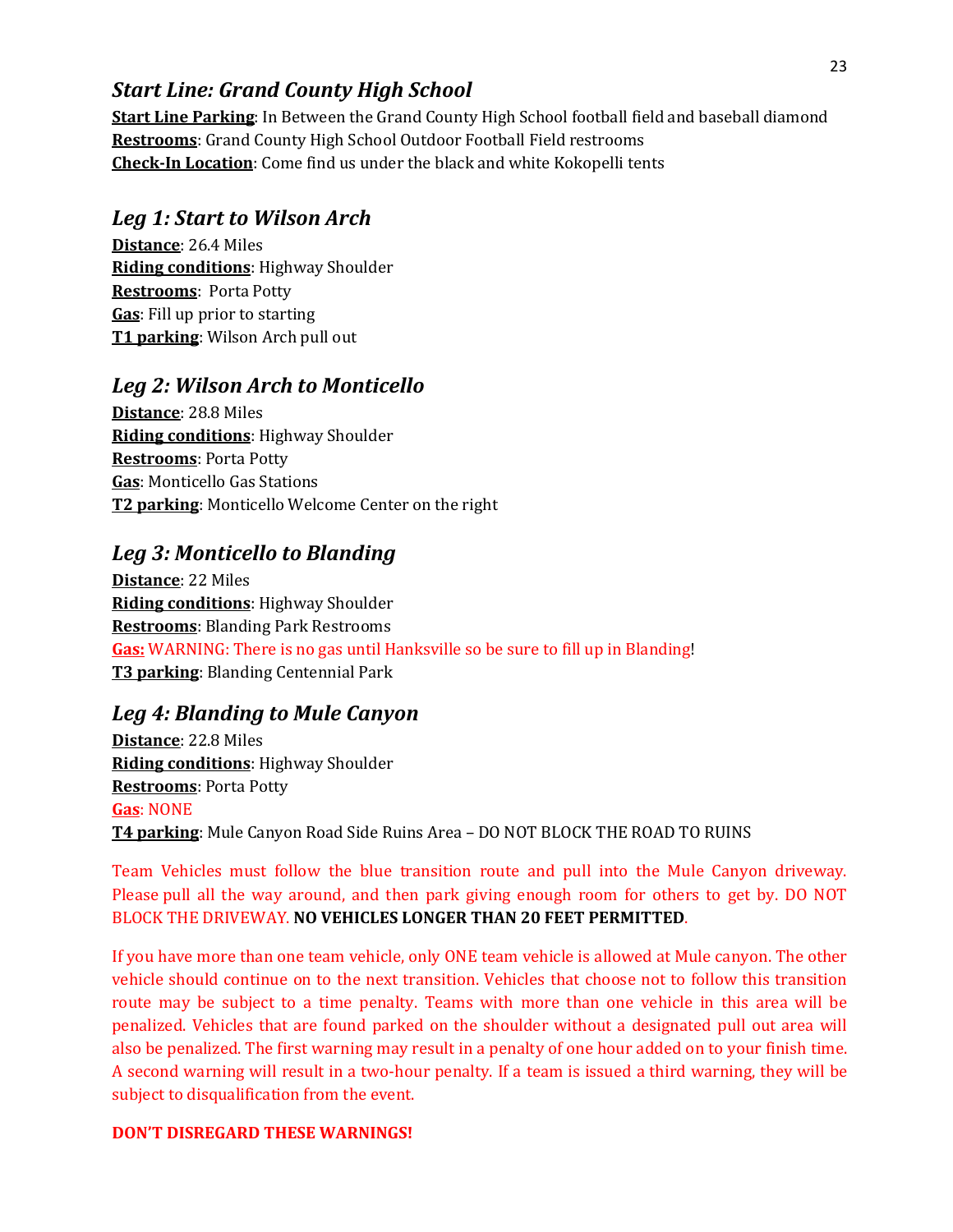# Kokopelli Relay Mule Canyon Transition Plan the hand of the company **Bike Transition A Porta Potties** No Darking Denotry 20

Route for Team Vehicles. Only ONE vehicle per team is allowed to stop here.

### *Leg 5: Mule Canyon to Fry Canyon*

**Distance**: 30.5 Miles **Riding conditions**: Highway Shoulder (begin section of poor cell reception and continues to leg 10) **Restrooms**: Porta Potty **Gas**: NONE

**T5 parking**: Shoulder pull out on right (Fry Canyon)

### *Leg 6: Fry Canyon to Dirty Devil Bridge*

**Distance**: 26 Miles **Riding conditions**: Highway Narrow Shoulder **Restrooms**: Porta Potty **Gas**: NONE **T6 parking**: Pull out on right .2 miles past the bridge

### *Leg 7: Dirty Devil Bridge to Poison Springs*

**Distance**: 26.1 Miles **Riding conditions**: Highway Narrow Shoulder **Restrooms**: Porta Potty **Gas**: NONE **T7 parking**: Pull out on right, near Mile Marker 19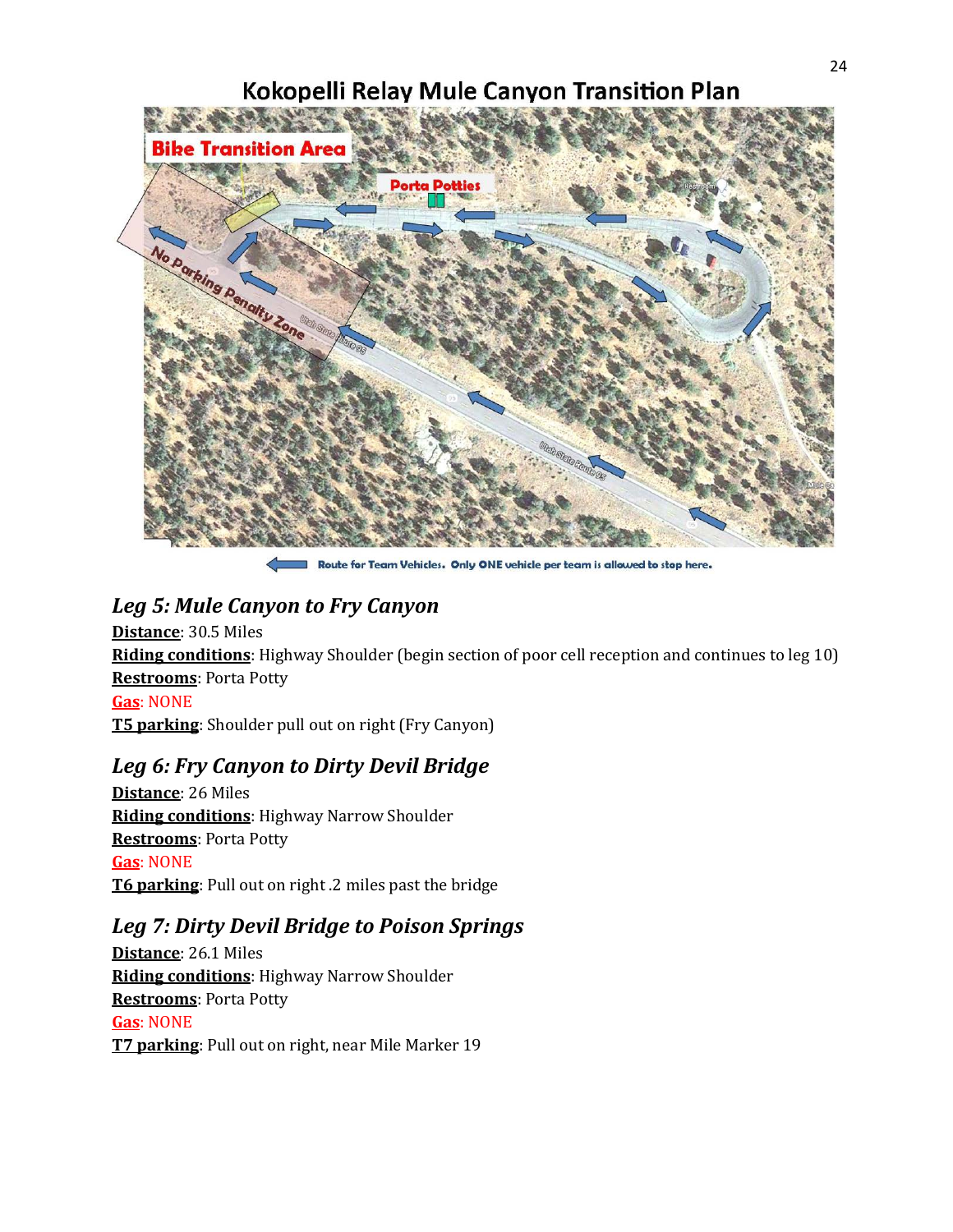### *Leg 8: Poison Springs to Hanksville*

**Distance**: 18.9 Miles **Riding conditions**: Highway Narrow Shoulder **Restrooms**: Porta Potty **Gas**: Hollow Mountain **T8 parking**: Hollow Mountain Gas Station

### *Leg 9: Hanksville to Capitol Reef*

**Distance**: 28.3 Miles **Riding conditions**: Highway Narrow Shoulder **Restrooms**: Porta Potty **Gas**: NONE **T9 parking**: Shoulder pull out on right, just before Capitol Reef entrance

### *Leg 10: Capitol Reef to Torrey*

**Distance**: 17.2 Miles **Riding conditions**: Highway Narrow Shoulder (cell reception better from here forward) **Restrooms**: Porta Potty **Gas**: Petro US Gas Station **T10 parking**: La Cueva Restaurante Mexicano parking lot

### *Leg 11: Torrey to Pleasant Creek*

**Distance**: 18.4 Miles \*\*\**Don't miss HWY 12 turnoff just 1.7 miles from T10 at the bottom of the hill\*\*\** **Riding conditions**: Highway Shoulder **Restrooms**: Porta Potty **Gas**: NONE **T11 parking**: Trail head parking lot on right, just past Wildcat

### *Leg 12: Pleasant Creek to Boulder*

**Distance**: 20.8 Miles **Riding conditions**: Highway Narrow Shoulder (watch for cattle, deer, and elk) **Restrooms**: Porta Potty **Gas**: Hills & Hollows **T12 parking**: Hills & Hollows Market

### *Leg 13: Boulder to Escalante*

**Distance**: 25.3 Miles **Riding conditions**: Highway Shoulder **Restrooms**: Porta Potty **Gas**: Across the street from T13 **T13 parking**: Escalante High School

### *Leg 14: Escalante to Henrieville*

**Distance**: 31.4 Miles **Riding conditions**: Highway Narrow Shoulder **Restrooms**: Porta Potty **Gas**: NONE **T14 parking**: Road parking at Henrieville Visitor Center— PLEASE BE QUIET, & do not block roads!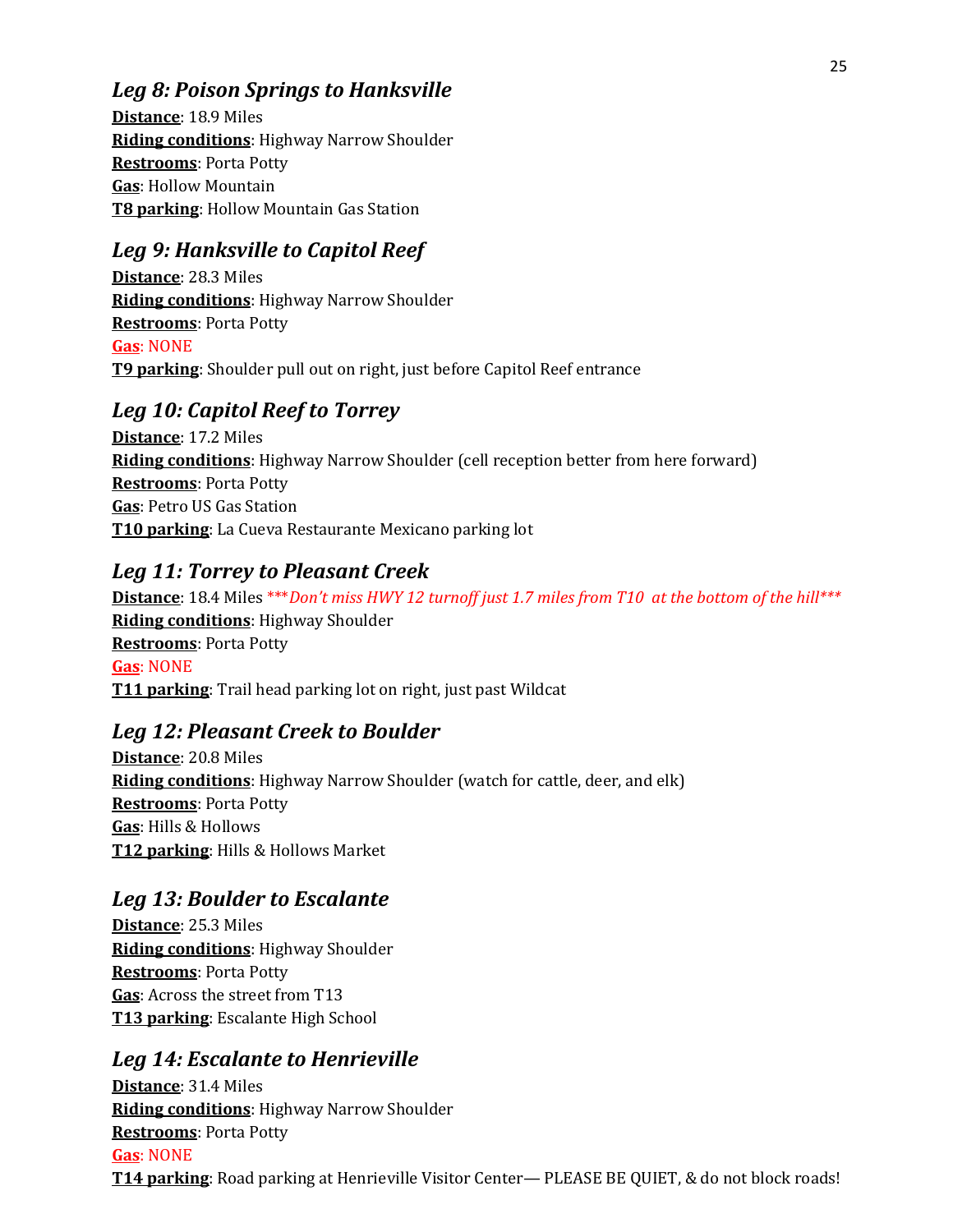### *Leg 15: Henrieville to Pines Rest Stop*

**Distance**: 18.8 Miles **Riding conditions**: Highway Shoulder **Restrooms**: Pines Rest Area toilets **Gas**: Four gas stations on this leg **T15 parking**: Pines Rest Area

### *Leg 16: Pines Rest Stop to Panguitch*

**Distance**: 19.2 Miles **Riding conditions**: Highway Shoulder **Restrooms**: Porta Potty **Gas**: Multiple options within 1 mile of transition **T16 parking**: Church parking lot 550 S 100 W Panguitch

### *Leg 17: Panguitch to Panguitch Lake*

**Distance**: 17.8 Miles **Riding conditions**: Highway Shoulder **Restrooms**: Porta Potty **Gas**: NONE **T17 parking**: Church parking lot by Panguitch Lake General Store (25 UT-143)

### *Leg 18: Panguitch Lake to Duck Creek*

**Distance**: 18.6 Miles **Riding conditions**: Highway Shoulder **Restrooms**: Porta Potty **Gas**: Phillips 66 roughly one mile after T18 Transition **T18 parking**: Paved pull out on right at Hwy 14 and Mammoth Rd Junction

### *Leg 19: Duck Creek to SR 148 Junction*

**Distance**: 13.3 Miles **Riding conditions**: Highway Shoulder **Restrooms**: Porta Potty **Gas**: NONE **T19 parking**: Dirt pull out on right after turning RIGHT at SR 148 Junction

### *Leg 20: SR 148 Junction to Cedar City*

**Distance**: 18.4 Miles **Riding conditions**: City Streets and Highway Narrow Shoulder **Restrooms**: Porta Potty **Gas**: Lots of options! **T20 parking**: SUU Shakespeare Festival Parking Lot

### *Leg 21: Cedar City to Iron Mountain*

**Distance**: 18.9 Miles **Riding conditions**: City Streets and Highway Shoulder **Restrooms**: Porta Potty **Gas**: Cedar City **T21 parking**: Pull out on right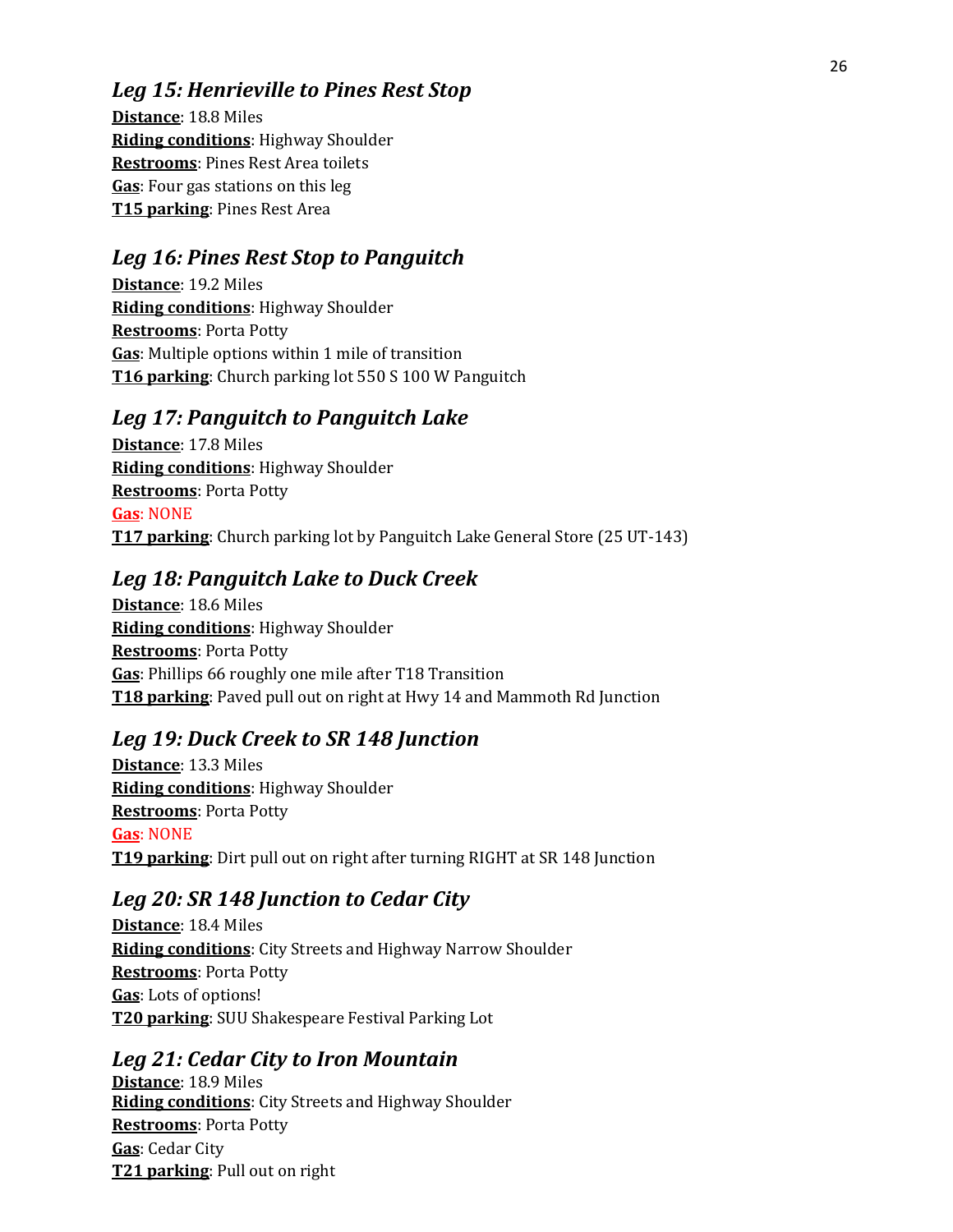### *Leg 22: Iron Mountain to Enterprise*

**Distance**: 22.1 Miles **Riding conditions**: Highway Shoulder **Restrooms**: Porta Potty **Gas**: Sinclair .5 Miles past T22 **T22 parking**: Enterprise Rodeo Grounds dirt lot **(No shadowing beyond this point)**

### *Leg 23: Enterprise to Veyo*

**Distance**: 20.5 Miles **Riding conditions:** Highway Shoulder **Restrooms**: Porta Potty **Gas**: Sinclair across the Street **T23 parking**: Veyo Pies & Bakery parking lot—please use the south end of the lot!

### *Leg 24: Veyo to Finish*

**Distance**: 20.6 Miles **Riding conditions**: Highway Narrow Shoulder **Restrooms**: Finish Line, Unity Park Restrooms **Gas**: Schivwits Convenience Store before the finish line & Chevron in Ivins **Recommendation:** Turn off of Hwy 91 then make a quick right onto 400 South. This is a great place for your team to get out and finish the ride together; don't forget to send someone back to get your vehicle(s)! Otherwise, follow the support vehicle route, not the cyclist route, to the finish area. **Finish Line Parking**: Unity Park, Ivins Utah

# <span id="page-26-0"></span>FINISH LINE - ALL CYCLISTS